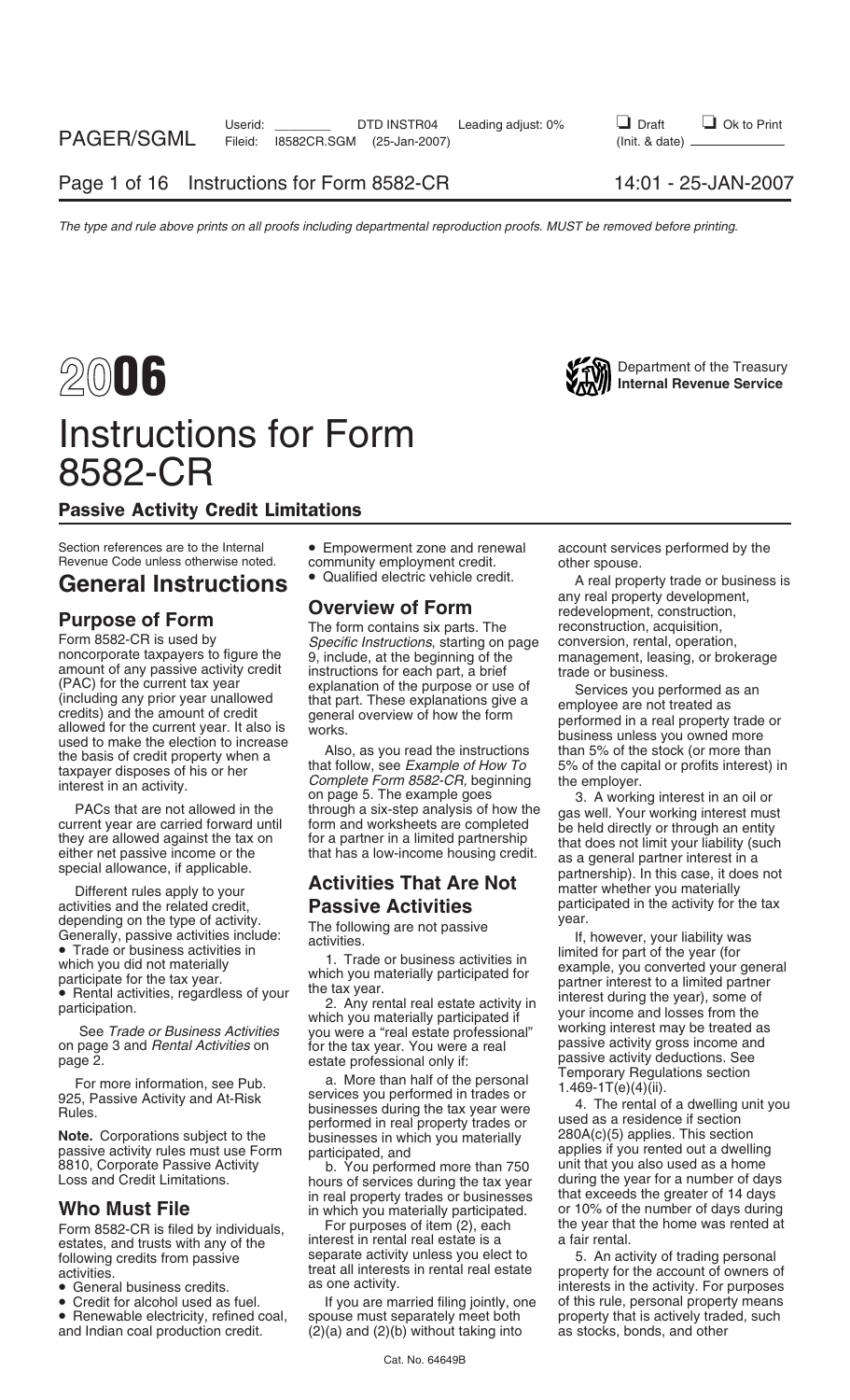Generally, credits from these the type and amount of labor required<br>activities are not entered on Form the type and amount of labor required<br>8582-CR. However, credits from the services, and the value (see *Trade or Busines* 

the activity (unless it is a rental real is incidental to their receipt of the participate, enter the credits from the estate activity in which you materially services. estate activity in which you materially services.<br>acticipated and you were a real services.<br>3. Rental of the property is participated and you were a real 3. Rental of the property is **•** If the activity is a trade or business<br>
ostate professional) incidental to a nonrental activity.

to be paid) mainly for the use of the The rental of property is incidental property. It does not matter whether The rental of property is incidental Worksheet 1, 2, 3, or 4 on pages 10 to a trade or business activity if: a

one class of property, multiply the monexclusive use by various<br>average period of customer use of nonexclusive use by various worksheet 3 is for low-income<br>bousing credits for property place each class by the ratio of the gross<br>
rental income from that class to the the service after 1989 (unless held<br>
a nonrental activity of a partnership, S<br>
a nonrental activity of a partnership, S<br>
through a pass-through ent a nonrental activity of a partnership, S<br>activity's total gross rental income. a nonrental activity of a partnership, S<br>The activity's average period of corporation, or joint venture in your which you acquired your interes activity's total gloss feller income.<br>
The activity's average period of<br>
customer use equals the sum of<br>
the partnership, S corporation, or joint<br>
these class-by-class average periods<br>
wenture.<br>
Worksheet 4 is for credits

Significant personal services **increments of centrem** participate and passive rental real<br>include only services performed by **From the Activities** estate activities in which you did not individuals. To determine if personal If an activity meets any of the five actively participate (but not services are significant, all relevant exceptions listed above, it is not a rehabilitation credits from passive

securities. See Temporary **Facts** and circumstances are **rental activity. You must then** Regulations section 1.469-1T(e)(6). considered. Facts and circumstances determine:

A rental activity is a passive activity performed by individuals and the • If the activity is a trade or business even if you materially participated in customers' use of the rental property activity in which you did not m even if you materially participated in customers' use of the rental property activity in which you did not materially<br>the activity (unless it is a rental real is incidental to their receipt of the participate, enter the cr

However, if you meet any of the the town and critique to an activity of holding property is incidental participate, report the credits from the property is not term and of the property is not the form sou normally a a rent

contract, or some other arrangement. a. You own an interest in the trade<br>or business activity during the tax<br>**Exceptions** year, when rehabilitation credits and year,

estate professional). incidental to a nonrental activity. activity in which you did materially<br>The rental of property is incidental participate, report the credits from the

The rental activity is not a rental activity if the transmision of the following exceptions are used in the transmission of the following exceptions are used in the transmission of the following exceptions are during the t

weighted by gross income. See *venture*.<br>
Reporting Credits and the passive trade or business activities in<br>
Significant personal services **Reporting Credits** by the participate and passive rental real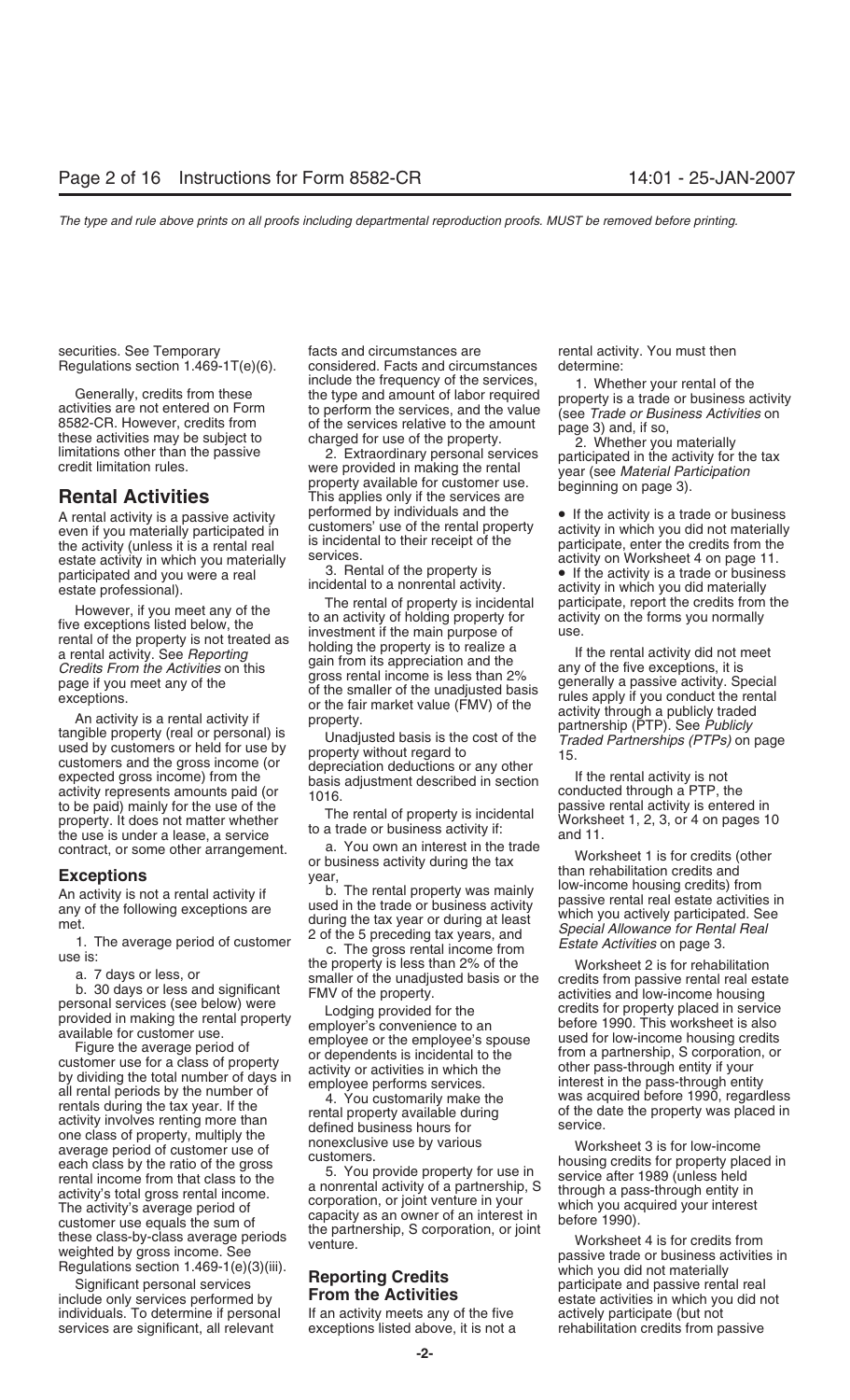estate activity, even if you did not<br>estate activity. The exact activity. The section of the section figure in the activity. The section figure in the activity. The section figure are in addition to the special<br>allowance a

real estate activity. Unless future regulations provide an exception. limited partners are not treated as a both the amount of the maximum<br>actively participating in a special allowance referred to in the **From the Activities**<br>partnership's rental real estate preceding paragraph.<br>activity. Tr

participate in a rental real estate If your modified adjusted gross **Material Participation** activity if at any time during the tax income is more than \$200,000 For the material participation tests year your interest (including your (\$100,000 if married filing separately) that follow, participation generally spouse's interest) in the activity was but less than \$250,000 (\$125,000 if includes any work done in connection less than 10% (by value) of all married filing separately), your with an activity if you owned an interests in the activity. special allowance is limited to 50% of interest in the activity at the time you

rental real estate activities or example active participation is a less the difference between \$250,000 participation (see *Material* and your modified adjusted gross **Special Allowance for** *Participation* on this page). You may income. **Rental Real Estate Activities** be treated as actively participating if, <br>If you actively participated in a for example, you participated in income is \$250,000 or more<br>passive rental real estate activity, you making manage

- 
- 
- 
- 

Only an individual, a qualifying **Modified adjusted gross income** starting a trade or business, or estate, or a qualified revocable trust **limitation.** If your modified adjusted that made an election to treat the gross income (defined in the instructions for line 10 beginning on under section 174 (or that would page 10) is \$100,000 or less you chose to deduct rather than may actively participate in a rental page 10) is \$100,000 or less you chose to deduct real estate activity. Unless future (\$50,000 or less if married filing capitalize them). regulations provide an exception, separately), figure your credits based limited partners are not treated as on the amount of the maximum

activity.<br>
A qualifying estate is the estate of income is more than \$100,000<br>
a decedent for tax years ending less (\$50,000 if married filing separately)<br>
decedent of the than 2 years and the decedent<br>
than 2 years after t

You are not considered to actively adjusted gross income are increased.

low-income housing credits). stringent requirement than material (\$125,000 if married filing separately)

special allowance of up to \$25,000,<br>
including the commercial<br>
including the commercial<br>
including the commercial<br>
including the commercial<br>
including the commercial<br>
including the commercial<br>
count as active participation

that made an election to treat the gross income (defined in the experimental expenditures deductible trust as part of the decedent's estate instructions for line 10 beginning on under section 174 (or that would be if

activities. The election must be made<br>by both the executor (if any) of the However, for low-income housing<br>decedent's estate and the trustee of<br>the revocable trust. For details, see before 1990 and for rehabilitation<br>Regul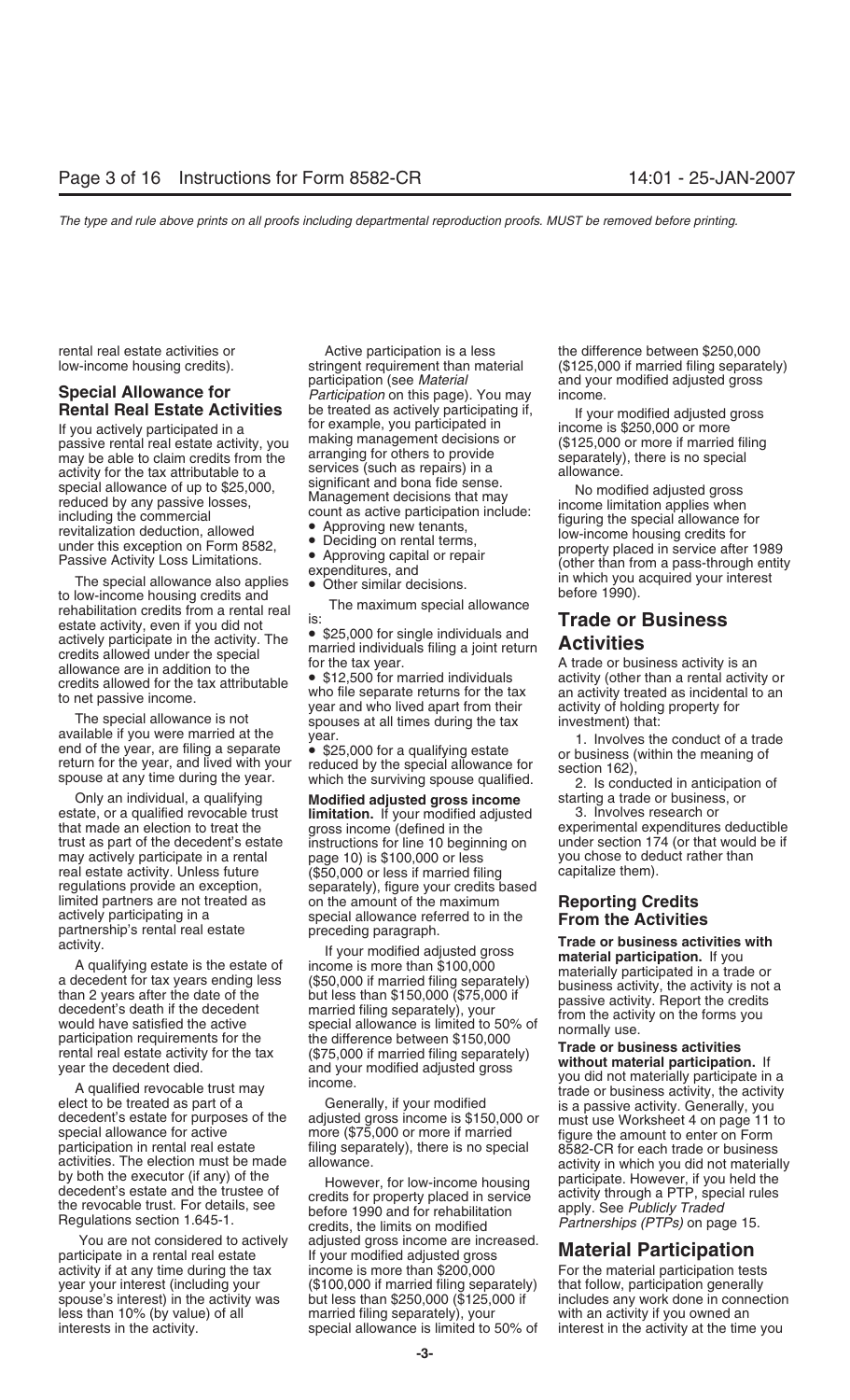did the work. The capacity in which (whether or not consecutive) You did materially participate in the

by any reasonable means. You do a regular, continuous, and indirectly by any reasonable means. You do substantial basis during the tax year. interest).<br>
contemporaneous daily time reports You did not materially participate

establish your participation by other nowever, if you participated in the<br>reasonable means. For this purpose, activity for 100 hours or less during<br>reasonable means include, but are the tax year.<br>not limited to, identifyin

is any trade or business activity in financial statements or reports on appropriate economic unit d<br>which you participated for more than conerations of the activity. The network on all the relevant facts and which you participated for more than operations of the activity, which you did not materially summaries or analyses of the greatest weight in determining<br>participate under any of the material finances or operations of the activity whether activities make up an participate under any of the material finances or operations of the activity whether activities make up an<br>contricipation tests (other than this for your own use, and same appropriate economic unit are: participation tests (other than this appropriate equal own use, and fourth test). 3. Monitoring the finances or 1. Similarities and differences in

5. You materially participated in operations of the activity in a types of trades or businesses, the activity for any 5 (whether or not nonmanagerial capacity. 2. The extent of common control, consecutive) of the 10 immediately 3. The extent of common

• It is not work that an owner would activity if it involves the performance customarily do in the same type of or personal services in the fields of customarily do in the same type of of personal services in the fields of activity, and bealth, law, engineering, architecture, the material participation tests, you are health, law, engineering, architecture, the work was

prove your participation in an activity circumstances, you participated in the tax year in which you directly or<br>by any reasonable means You do activity on a regular, continuous, and indirectly owned your limited partner

contemporaneous daily time reports,<br>
logs, or similar documents if you can<br>
establish your participation by other<br>
establish your participation by other<br>
establish your participation by other<br>
establish your participation

of the participation in the activity of all<br>
individuals who<br>
individuals apply to an estate or trust.<br>
individuals (including individuals who<br>
id not own may interest in the<br>
activity) for the year.<br>
activity you wou may

# preceding tax years. **Special rules for limited partners.** ownership,

6. The activity is a personal If you were a limited partner in an 4. Geographical location, and materially participated for any 3 materially participate in the activity. among the activities.

you did the work does not matter. expreceding tax years. The material provide the work does not material However, work is not participation if: extitation the activity is a personal service participation test 1, 5, or 6 (see Tests<br>• It is not work that an owner would activity if it involves the performance for *individuals*)

rules. producing factor. within your tax year (or, if shorter,<br>**Proof of participation.** You may **7.** Based on all the facts and during the portion of the partnership's<br>prove your participation in an activity circumstances

not limited to, identifying services<br>
the approximate number of the and<br>
the approximate number of hours<br>
the approximate number of hours<br>
the approximate number of hours<br>
the approximate number of hours<br>
the and activity

A significant participation activity and the Studying and reviewing the sum whether activities make up an and the than the financial statements or reports on the appropriate economic unit depends 100 hours during the year and in 2. Preparing or compiling circumstances. The factors given the

service activity in which you activity, you generally did not 5. Interdependencies between or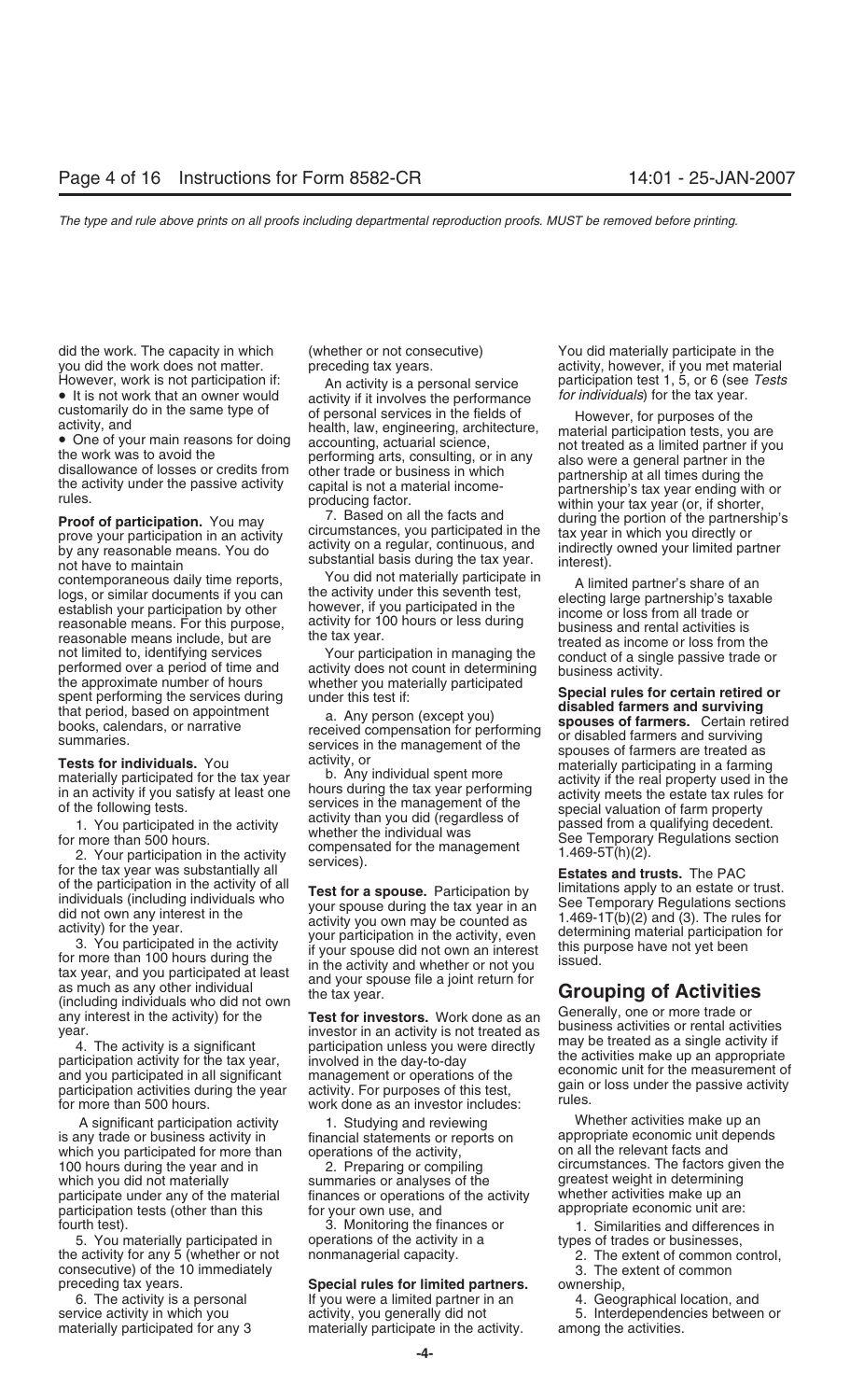ownership interest in a bakery and a with the trade or business activity. year of disposition allocable to the<br>movie theater in Baltimore and in a 2. An activity involving the rental part of the activity disposed of. movie theater in Baltimore and in a 2. An activity involving the rental part of the activity disposed of.<br>bakery and a movie theater in of real property with an activity<br>Philadelphia. Depending on all the involving the ren Philadelphia. Depending on all the relevant facts and circumstances, and property (except personal property<br>
there may be more than one provided in connection with the real<br>
reasonable method for grouping your<br>
activities. For instance, the following 3. An

bakery activity.  $464(e)(2)$ , if that other activity

- 
- 
- 

under these rules, you must continue exploiting) oil and gase using the credit property using the credit proper and circumstances makes it clearly **Activities conducted through** 8582-CR, Part VI. No basis<br>**partnerships, S corporations, and** adjustment may be elected

inappropriate. **Example of How To**<br>
The IRS may regroup your<br>
activities if your grouping fails to<br>
reflect one or more appropriate<br>
economic units and one of the<br>
primary purposes of your grouping is<br>
activities with:<br>
ac

of property used in the trade or the activity disposed of, and

• A single activity.<br>• A movie theater activity and a entrepreneur (as defined in section credit property by the amount of the and the default of the default of the default original basis reduction of the default of the de • A Baltimore activity and a engages in holding, producing, or extent that the credit Philadelphia activity and a extent that the credit producing, or the extent that the credit production of the extent the credit producti Philadelphia activity. distributing motion picture films or has not been allowed under the been allowed under the not been allowed under the norm of  $P$ • Four separate activities. videotapes; farming; leasing section passive activity rules. Unallowed Once you choose a grouping 1245 property; or exploring for (or explosition PACs that are not used to increase<br>Her these rules, you must continue exploiting) oil and gas resources or the basis of the credit property are

**Example.** You have a significant business activity may be grouped 2. The net income or loss for the nership interest in a bakery and a with the trade or business activity. The near of disposition allocable to the

using that grouping in later tax years geothermal deposits. The carried forward until they are allowed. unless a material change in the facts<br>and circumstances makes it clearly **Activities conducted through**  $\frac{1}{8582-CP}$  Part VL No basis

Fractivity<br>
to avoid the passive activity<br>
limitations.<br> **Limitation on grouping certain**<br> **Complete Form 8582-CR**<br>
Imitations.<br> **Limitation on grouping certain**<br> **Complete Form 8582-CR**<br>
In 2006, John Jones purchased an<br>

1. A rental activity with a trade or<br>
business activity unless the activities<br>
being grouped together make up an<br>
appropriate conomic unit and:<br>
a The rental activity is<br>
a The rental activity is<br>
a The rental activity is<br>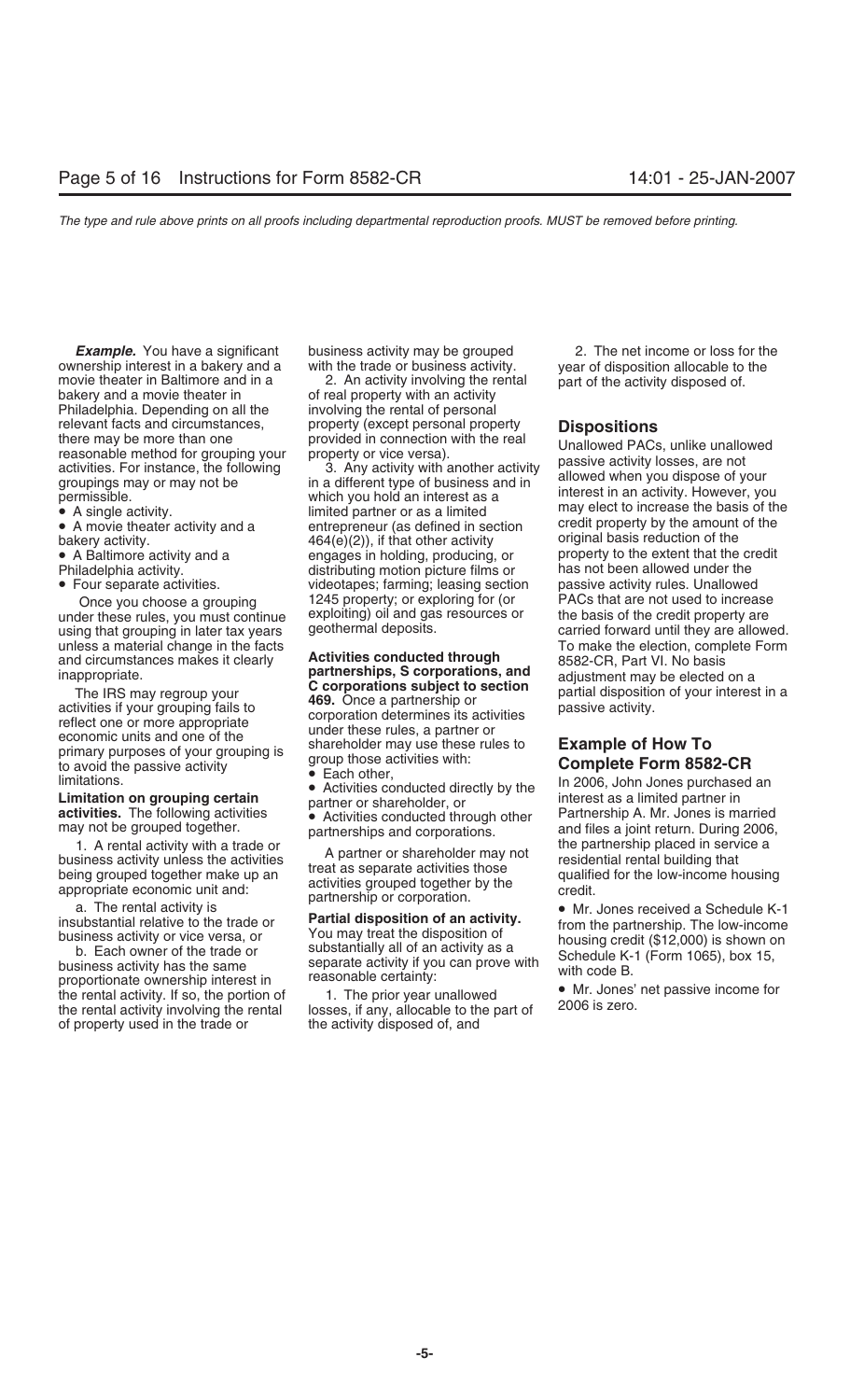**Step 1.** Mr. Jones will need the following forms to report the low-income housing credit:

● **Form 3800,** General Business Credit.

● **Form 8582-CR,** Passive Activity Credit Limitations.

Mr. Jones follows the instructions for code B on Schedule K-1, box 15, and enters the employer identification number (EIN) of the<br>partnership and the \$12,000 low-income housing credit on Form 3800, line 1e, and completes l

|        | <b>General Business Credit</b><br>3800                                        |                                                                                                                                                                                                                                | OMB No. 1545-0895    |                           |  |  |  |  |
|--------|-------------------------------------------------------------------------------|--------------------------------------------------------------------------------------------------------------------------------------------------------------------------------------------------------------------------------|----------------------|---------------------------|--|--|--|--|
| Form   |                                                                               |                                                                                                                                                                                                                                |                      |                           |  |  |  |  |
|        | See separate instructions.<br>Department of the Treasury                      |                                                                                                                                                                                                                                |                      | Attachment                |  |  |  |  |
|        | Internal Revenue Service (99)                                                 | Attach to your tax return.                                                                                                                                                                                                     |                      | Sequence No. 22           |  |  |  |  |
|        | Name(s) shown on return                                                       |                                                                                                                                                                                                                                |                      | <b>Identifying number</b> |  |  |  |  |
|        | John and Mary Jones                                                           |                                                                                                                                                                                                                                |                      | 123-00-4567               |  |  |  |  |
| Part I |                                                                               | <b>Current Year Credit</b>                                                                                                                                                                                                     |                      |                           |  |  |  |  |
|        |                                                                               | Important: You may not be required to complete and file a separate credit form (shown in parentheses below) to claim the<br>credit. For details, see What's New in the instructions.                                           |                      |                           |  |  |  |  |
|        |                                                                               |                                                                                                                                                                                                                                | 1a                   |                           |  |  |  |  |
|        |                                                                               |                                                                                                                                                                                                                                | 1b                   |                           |  |  |  |  |
| c      |                                                                               | Welfare-to-work credit (Form 8861)                                                                                                                                                                                             | 1c                   |                           |  |  |  |  |
| d      |                                                                               | Credit for increasing research activities (Form 6765).                                                                                                                                                                         | 1d                   |                           |  |  |  |  |
| е      |                                                                               | Low-income housing credit (Form 8586) (enter EIN if claiming this credit from a pass-through                                                                                                                                   |                      |                           |  |  |  |  |
|        |                                                                               |                                                                                                                                                                                                                                | 1e                   | 12,000                    |  |  |  |  |
|        |                                                                               | f Enhanced oil recovery credit only from partnerships and S corporations (see instructions)                                                                                                                                    | 1f                   |                           |  |  |  |  |
| g      |                                                                               | Disabled access credit (Form 8826) (do not enter more than \$5,000)                                                                                                                                                            | 1 <sub>q</sub>       |                           |  |  |  |  |
| h      |                                                                               | Renewable electricity production credit (Form 8835, Section A only)                                                                                                                                                            | 1h                   |                           |  |  |  |  |
| Ť.     |                                                                               |                                                                                                                                                                                                                                | 1i                   |                           |  |  |  |  |
|        |                                                                               | Credit for employer social security and Medicare taxes paid on certain employee tips (Form 8846)                                                                                                                               | 1j                   |                           |  |  |  |  |
| k      |                                                                               | Orphan drug credit (Form 8820)<br>the second contract of the contract of the contract of the contract of the                                                                                                                   | 1k                   |                           |  |  |  |  |
| L      |                                                                               | New markets credit (Form 8874) (enter EIN if claiming this credit from a pass-through entity:                                                                                                                                  |                      |                           |  |  |  |  |
|        |                                                                               | the contract of the contract of the contract of the contract of the contract of                                                                                                                                                | 11<br>1 <sub>m</sub> |                           |  |  |  |  |
|        |                                                                               | m Credit for small employer pension plan startup costs (Form 8881) (do not enter more than \$500)                                                                                                                              |                      |                           |  |  |  |  |
|        |                                                                               | n Credit for employer-provided child care facilities and services (Form 8882) (enter EIN if claiming                                                                                                                           | 1n                   |                           |  |  |  |  |
|        |                                                                               |                                                                                                                                                                                                                                | 1o                   |                           |  |  |  |  |
| o      |                                                                               | Qualified railroad track maintenance credit (Form 8900)                                                                                                                                                                        | 1 <sub>p</sub>       |                           |  |  |  |  |
| D      |                                                                               |                                                                                                                                                                                                                                | 1q                   |                           |  |  |  |  |
| a      |                                                                               |                                                                                                                                                                                                                                | 1r                   |                           |  |  |  |  |
| r      |                                                                               |                                                                                                                                                                                                                                | 1s                   |                           |  |  |  |  |
| t      |                                                                               |                                                                                                                                                                                                                                | 1 <sub>t</sub>       |                           |  |  |  |  |
| u      |                                                                               |                                                                                                                                                                                                                                | 1u                   |                           |  |  |  |  |
| V      |                                                                               |                                                                                                                                                                                                                                | 1v                   |                           |  |  |  |  |
|        |                                                                               |                                                                                                                                                                                                                                | 1w                   |                           |  |  |  |  |
| x      |                                                                               | Credit for contributions to selected community development corporations (Form 8847)                                                                                                                                            | 1x                   |                           |  |  |  |  |
| v      |                                                                               |                                                                                                                                                                                                                                | 1 <sub>y</sub>       |                           |  |  |  |  |
|        |                                                                               | <b>z</b> General credits from an electing large partnership (Schedule K-1 (Form 1065-B))                                                                                                                                       | 1z                   |                           |  |  |  |  |
|        |                                                                               | aa Credits for employers affected by Hurricane Katrina, Rita, or Wilma (Form 5884-A)                                                                                                                                           | 1aa                  |                           |  |  |  |  |
| 2      |                                                                               | Add lines 1a through 1aa education and a contract the contract of the contract of the contract of the contract of the contract of the contract of the contract of the contract of the contract of the contract of the contract | $\overline{2}$       | 12,000                    |  |  |  |  |
| з      |                                                                               | Passive activity credits included on line 2 (see instructions) entitled as a contract of the contract of the P                                                                                                                 | 3                    | 12,000                    |  |  |  |  |
|        |                                                                               | Step 2. Form 3800, line 5, asks for the passive activity credit for 2006. The amount is figured on Form 8582-CR and the worksheets.                                                                                            |                      |                           |  |  |  |  |
|        | Worksheet 3 of Form 8582-CR is used for post-1989 low-income housing credits. |                                                                                                                                                                                                                                |                      |                           |  |  |  |  |

| Worksheet 3 for Lines 3a and 3b                  |                                                                                    | (keep for your records) |                                               |                      |  |
|--------------------------------------------------|------------------------------------------------------------------------------------|-------------------------|-----------------------------------------------|----------------------|--|
|                                                  | <b>Current Year</b><br><b>Credits</b><br><b>From</b><br>Form<br>(a) Credit line 3a |                         | <b>Prior Year</b><br><b>Unallowed Credits</b> | <b>Total Credits</b> |  |
| <b>Name of Activity</b>                          |                                                                                    | (b) Credit line 3b      | (c) Add cols. (a) and (b)                     |                      |  |
| Partnership A                                    | 3800                                                                               | 12.000                  |                                               |                      |  |
|                                                  |                                                                                    |                         |                                               |                      |  |
|                                                  |                                                                                    |                         |                                               |                      |  |
|                                                  |                                                                                    |                         |                                               |                      |  |
|                                                  |                                                                                    |                         |                                               |                      |  |
| Total. Enter on lines 3a and 3b of Form 8582-CR. | ▸                                                                                  | 12.000                  |                                               |                      |  |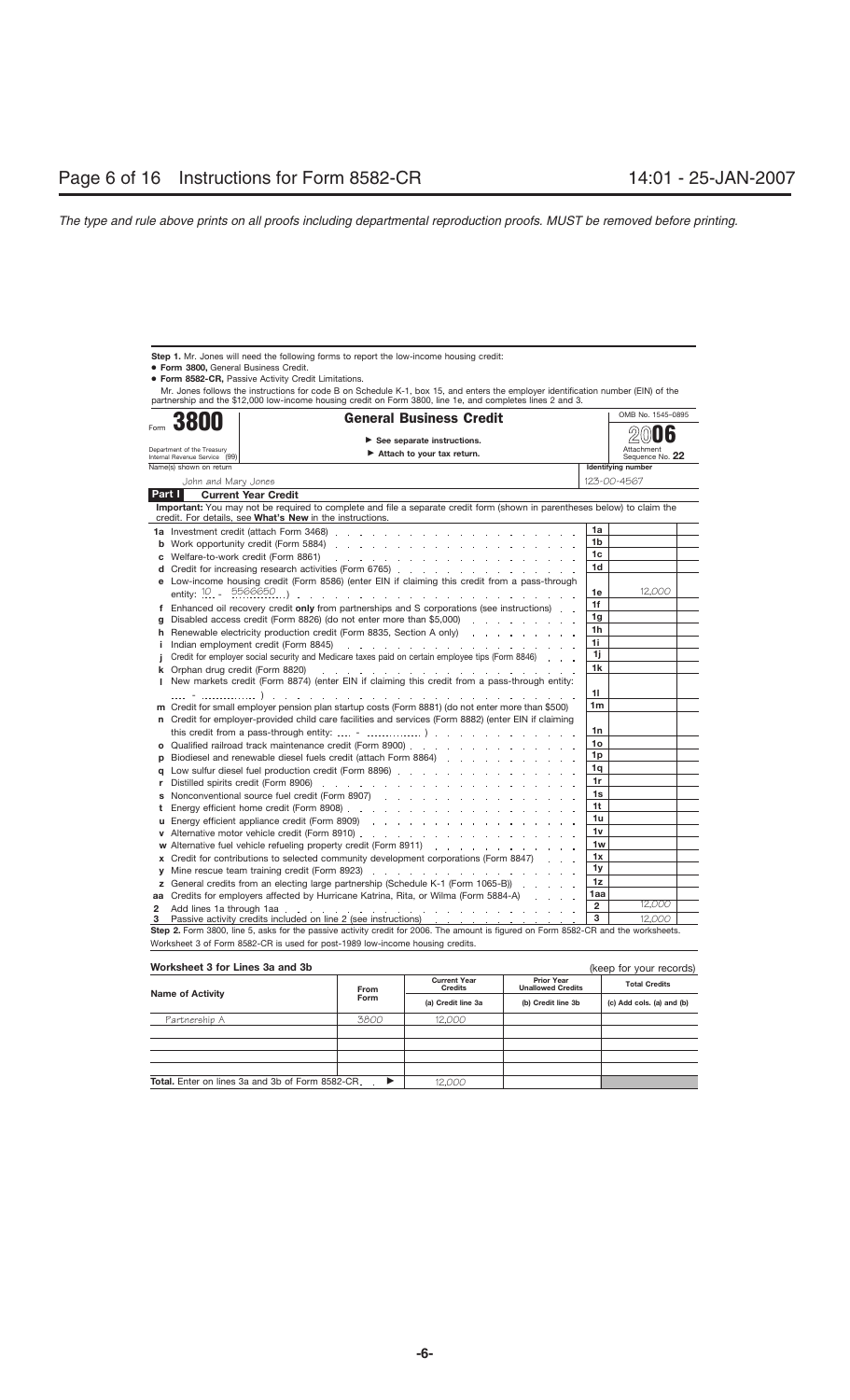**Step 3.** Mr. Jones follows the instructions for Worksheet 3 and enters the total credits from column (a) of that worksheet on Form 8582-CR, line 3a. He enters the total credits on line 3c and completes lines 5 through 7. Mr. Jones can skip Parts II and III and go to Part IV because the only credit he has is from a post-1989 low-income housing credit. He must also complete the computation for line 35 in the instructions to get the amount to enter on line 35 of the form (see page 8).

| Form 8582-CR                         | <b>Passive Activity Credit Limitations</b>                                                                                                                                                                    |                      |                | OMB No. 1545-1034         |
|--------------------------------------|---------------------------------------------------------------------------------------------------------------------------------------------------------------------------------------------------------------|----------------------|----------------|---------------------------|
| Department of the Treasury           |                                                                                                                                                                                                               | Attachment           |                |                           |
| Internal Revenue Service             |                                                                                                                                                                                                               | Sequence No. 89      |                |                           |
| Name(s) shown on return              |                                                                                                                                                                                                               |                      |                | <b>Identifying number</b> |
| John and Mary Jones                  | <b>2006 Passive Activity Credits</b>                                                                                                                                                                          |                      |                | 123-00-4567               |
| Part I<br>of the instructions.       | Caution: If you have credits from a publicly traded partnership, see Publicly Traded Partnerships (PTPs) on page 15                                                                                           |                      |                |                           |
|                                      | Credits From Rental Real Estate Activities With Active Participation (Other Than Rehabilitation<br>Credits and Low-Income Housing Credits) (See Lines 1a through 1c on page 9.)                               |                      |                |                           |
|                                      | 1a Credits from Worksheet 1, column (a)                                                                                                                                                                       | 1a                   |                |                           |
|                                      | <b>b</b> Prior year unallowed credits from Worksheet 1, column (b)                                                                                                                                            | 1b                   |                |                           |
|                                      |                                                                                                                                                                                                               |                      | 1c             |                           |
| (See Lines 2a through 2c on page 9.) | Property Placed in Service Before 1990 (or From Pass-Through Interests Acquired Before 1990)<br>2a Credits from Worksheet 2, column (a)<br><b>b</b> Prior year unallowed credits from Worksheet 2, column (b) | 2a<br>2 <sub>b</sub> |                |                           |
| c Add lines 2a and 2b                | the contract of the contract of the contract of the contract of the contract of the contract of                                                                                                               |                      | 2c             |                           |
| 3c on page 9.)                       | Low-Income Housing Credits for Property Placed in Service After 1989 (See Lines 3a through                                                                                                                    |                      |                |                           |
|                                      | 3a Credits from Worksheet 3, column (a)                                                                                                                                                                       | 3a<br>12,000         |                |                           |
|                                      | <b>b</b> Prior year unallowed credits from Worksheet 3, column (b)                                                                                                                                            | 3 <sub>b</sub>       |                |                           |
|                                      |                                                                                                                                                                                                               |                      | 3c             | 12,000                    |
|                                      | All Other Passive Activity Credits (See Lines 4a through 4c on page 9.)                                                                                                                                       |                      |                |                           |
|                                      | 4a Credits from Worksheet 4, column (a)                                                                                                                                                                       | 4a<br>4 <sub>b</sub> |                |                           |
|                                      | <b>b</b> Prior year unallowed credits from Worksheet 4, column (b)                                                                                                                                            |                      | 4c             |                           |
| 5                                    |                                                                                                                                                                                                               |                      | 5              | 12,000                    |
| 6                                    | Enter the tax attributable to net passive income (see page 9)                                                                                                                                                 |                      | 6              | $ O-$                     |
| 7                                    | Subtract line 6 from line 5. If line 6 is more than or equal to line 5, enter -0- and see page 10                                                                                                             |                      | $\overline{7}$ | 12,000                    |
|                                      | Note: If your filing status is married filing separately and you lived with your spouse at any time<br>during the year, do not complete Part II, III, or IV. Instead, go to line 37.                          |                      |                |                           |
|                                      |                                                                                                                                                                                                               |                      |                |                           |

## **Special Allowance for Low-Income Housing Credits for Property Placed in Service After 1989 Note:** *Complete this part only if you have an amount on line 3c. Otherwise, go to Part V.* **Part IV**

| 31 If you completed Part III, enter the amount from line 19. Otherwise, subtract line 16 from line 7.                                                                                                                          | 31   | 12,000       |  |
|--------------------------------------------------------------------------------------------------------------------------------------------------------------------------------------------------------------------------------|------|--------------|--|
|                                                                                                                                                                                                                                | -32  | $ \bigcap$ – |  |
| 33 Subtract line 32 from line 31. If zero, enter -0- here and on line 36 manufacture 1.1 manufacture 1.1 manufacture 1.1 manufacture 1.1 manufacture 1.1 manufacture 1.1 manufacture 1.1 manufacture 1.1 manufacture 1.1 manuf | 33   | 12,000       |  |
| 34 Enter the smaller of line 3c or line 33 enterprise the state of the state of the smaller of line 33                                                                                                                         | ∣ 34 | 12,000       |  |
| 35 Tax attributable to the remaining special allowance (see page 12)                                                                                                                                                           | 35   | 8,250        |  |
|                                                                                                                                                                                                                                |      |              |  |
| 36 Enter the smaller of line 34 or line 35, et al., et al., et al., et al., et al., et al., et al., et al., et al., et al., et al., et al., et al., et al., et al., et al., et al., et al., et al., et al., et al., et al., et | 36   | 8.250        |  |

T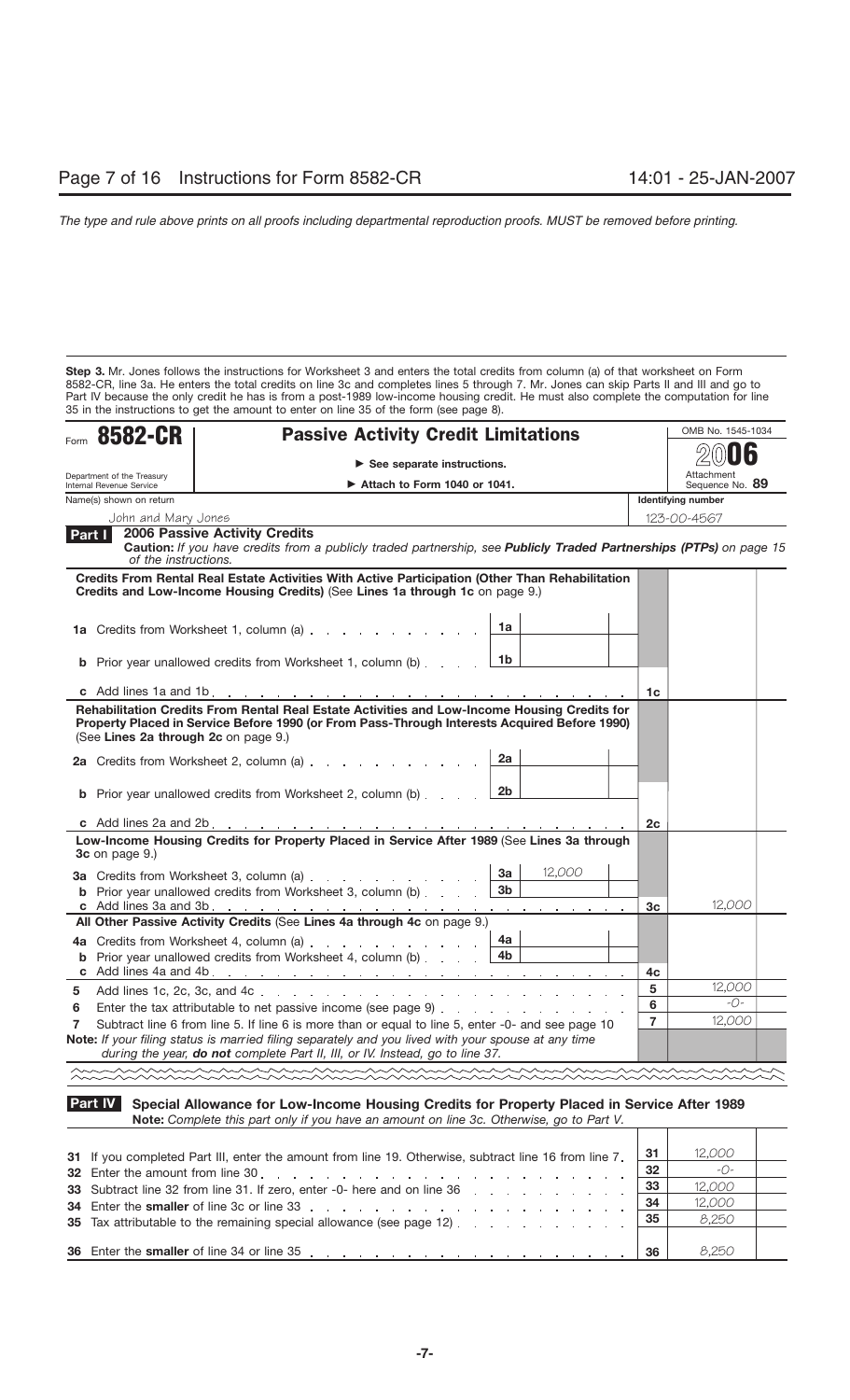# **Line 35 computation:**

| Line 35. Figure the tax attributable to the remaining special allowance as follows:                                                                                                                                                                                                                                                              |                              |  |  |  |  |  |
|--------------------------------------------------------------------------------------------------------------------------------------------------------------------------------------------------------------------------------------------------------------------------------------------------------------------------------------------------|------------------------------|--|--|--|--|--|
| 305,000                                                                                                                                                                                                                                                                                                                                          |                              |  |  |  |  |  |
| <b>B.</b> Tax on line A. For Form 1040, use the Tax Table, Tax Computation Worksheet, or other appropriate method you used to figure<br>your tax. For Form 1041, use the Tax Rate Schedules, the Qualified Dividends Tax Worksheet, or Schedule D whichever applies                                                                              | 80,631.50                    |  |  |  |  |  |
| C. Enter \$25,000 (\$12,500 if married filing separate return and you and your spouse lived apart at<br>25,000<br>all times during the year) entries and the set of the set of the set of the set of the set of the set of the set of the set of the set of the set of the set of the set of the set of the set of the set of the set of the set |                              |  |  |  |  |  |
|                                                                                                                                                                                                                                                                                                                                                  |                              |  |  |  |  |  |
|                                                                                                                                                                                                                                                                                                                                                  |                              |  |  |  |  |  |
|                                                                                                                                                                                                                                                                                                                                                  |                              |  |  |  |  |  |
|                                                                                                                                                                                                                                                                                                                                                  |                              |  |  |  |  |  |
| H. Tax on line G. For Form 1040, use the Tax Table, Tax Computation Worksheet, or other appropriate method you used to figure<br>your tax. For Form 1041, use the Tax Rate Schedules, the Qualified Dividends Tax Worksheet, or Schedule D whichever applies                                                                                     | 72,381.50                    |  |  |  |  |  |
|                                                                                                                                                                                                                                                                                                                                                  | 8,250                        |  |  |  |  |  |
|                                                                                                                                                                                                                                                                                                                                                  | $\overline{\phantom{a}}$ -O- |  |  |  |  |  |
| K. Tax attributable to the remaining special allowance. Subtract line J from line I. Enter the result on Form 8582-CR, line 35.                                                                                                                                                                                                                  | 8,250                        |  |  |  |  |  |

**Note:** *When using taxable income in the above computation, it is not necessary to refigure items that are based on a percentage of adjusted gross income.*

**Step 4.** Mr. Jones completes Form 8582-CR, Part V.

| <b>Part V</b><br><b>Passive Activity Credit Allowed</b>                                                                                                                                                                                                                                                    |       |  |
|------------------------------------------------------------------------------------------------------------------------------------------------------------------------------------------------------------------------------------------------------------------------------------------------------------|-------|--|
| 37 Passive Activity Credit Allowed. Add lines 6, 16, 30, and 36. See page 12 to find out how to<br>report the allowed credit on your tax return and how to allocate allowed and unallowed credits if<br>you have more than one credit or credits from more than one activity. If you have any credits from |       |  |
|                                                                                                                                                                                                                                                                                                            |       |  |
| a publicly traded partnership, see Publicly Traded Partnerships (PTPs) on page 15                                                                                                                                                                                                                          | 8.250 |  |

**Step 5.** After completing Form 8582-CR, Mr. Jones determines his allowed and unallowed credit. Because he has only one type of credit from a single passive activity, his allowed low-income housing credit for 2006 is the amount on line 37, or \$8,250. His unallowed credit of \$3,750 is determined by subtracting the allowed credit on line 37 from the total credit on line 5 (\$12,000 – \$8,250).

**Step 6.** Mr. Jones enters the allowed passive activity credit of \$8,250 on Form 3800, line 5, and completes Part II of that form according to the instructions for Form 3800. The unallowed credit of \$3,750 is carried forward and used to figure the passive activity credit allowed for 2007.

| 3800                                                                | <b>General Business Credit</b>                                                                  |  | OMB No. 1545-0895                     |  |
|---------------------------------------------------------------------|-------------------------------------------------------------------------------------------------|--|---------------------------------------|--|
| Form<br>Department of the Treasury<br>Internal Revenue Service (99) | $\triangleright$ See separate instructions.<br>$\blacktriangleright$ Attach to your tax return. |  | 2006<br>Attachment<br>Sequence No. 22 |  |
| Name(s) shown on return                                             |                                                                                                 |  | Identifying number                    |  |
| John and Mary Jones                                                 |                                                                                                 |  | 123-00-4567                           |  |
| $\sim$ $\sim$ $\sim$ $\sim$                                         |                                                                                                 |  |                                       |  |

## **Current Year Credit Part I**

**Important:** You may not be required to complete and file a separate credit form (shown in parentheses below) to claim the credit. For details, see **What's New** in the instructions.

|   |                                                                                                                                                                                                                                                        | 1a |               |  |
|---|--------------------------------------------------------------------------------------------------------------------------------------------------------------------------------------------------------------------------------------------------------|----|---------------|--|
|   |                                                                                                                                                                                                                                                        | 1b |               |  |
|   | c Welfare-to-work credit (Form 8861)<br>and a series of the contract of the contract of the contract of the contract of                                                                                                                                | 1c |               |  |
|   |                                                                                                                                                                                                                                                        | 1d |               |  |
|   | e Low-income housing credit (Form 8586) (enter EIN if claiming this credit from a pass-through                                                                                                                                                         |    |               |  |
|   | entity: 10 - 5566650<br>the contract of the contract of the contract of the contract of the contract of the contract of the contract of the contract of the contract of the contract of the contract of the contract of the contract of the contract o | 1e | 12,000        |  |
|   |                                                                                                                                                                                                                                                        |    |               |  |
| 2 | Add lines 1a through 1aa et al., and a series and a series and a series and a series are a series and in the series of the series of the series of the series of the series of the series of the series of the series of the s                         |    | 12,000        |  |
|   | Passive activity credits included on line 2 (see instructions) respectively. The set of the set of the Passive activity credits included on line 2 (see instructions)                                                                                  | з  | 12,000        |  |
|   |                                                                                                                                                                                                                                                        |    | $-$ O-        |  |
| 5 | Passive activity credits allowed for 2006 (see instructions)                                                                                                                                                                                           | 5  | 8.250         |  |
| 6 | Carryforward of general business credit to 2006. See instructions for the schedule to attach                                                                                                                                                           | 6  | $-()$         |  |
|   | Carryback of general business credit from 2007 (see instructions)                                                                                                                                                                                      |    | $ \bigcirc$ – |  |
| 8 |                                                                                                                                                                                                                                                        | 8  | 8.250         |  |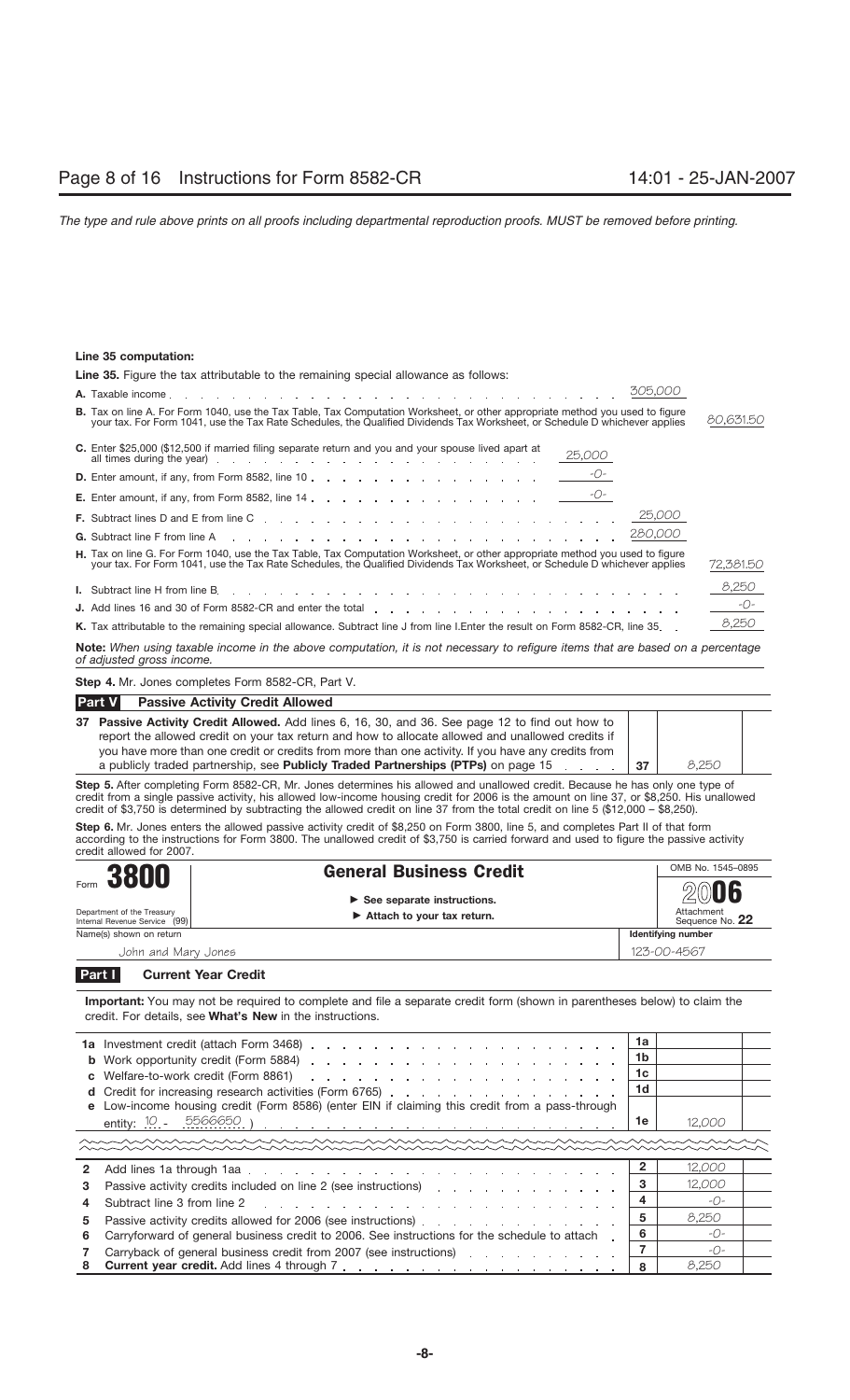activity. Enter the low-income housing **Lines 1a through 1c.** Individuals credit in column (a) of Worksheet 2 or<br>credit in column (a) of Worksheet 2 or and qualifying estates that actively<br>research credit in column (a) of the participated in rental real estate<br>research credit in column (a) of ac

**Refined Coal, and Indian Coal** *Note.* You may take credits that tax on the net passive income. If you<br>**Production Credit.** Enter the credits arose in a prior tax year (other than have an overall loss on an entire

year unallowed credit from a single 2a through 2c. Use Worksheet 2 to nessive activity, figure your prior year ligure the amounts to enter on lines passive activity, figure your prior year figure the a<br>unallowed credit by subtracting line 2a and 2b. 37 of your 2005 Form 8582-CR from<br>line 5 of your 2005 Form 8582-CR. The State of your 2005 Form 8582-CR.

applies. **pass-through entity after 1989.** The entity after necessary to refigure items that are

# **Specific Instructions Part I—2006 Passive** (including limited partners) and<br>**Activity Credits** (including limited partners) and<br>Inw-income housing credits from

Form 3800, General Business<br>
The 3, in you are<br>
Several Business<br>
The Summer and the credits of the credit of the credit of the credit of the search of the search of the search of the search of the search of the search of

**Form 8834, Qualified Electric CAUTION** *your spouse at any time*<br>**Vehicle Credit.** Enter the credits *during the year, even if you actively* 

**Production Credit.** Enter the credits arose in a prior tax year (other than have an overall loss on an entire<br>from Form 8835, line 25, in column low-income housing and rehabilitation disposition of your interest in a from Form 8835, line 25, in column low-income housing and rehabilitation<br>(a) of Worksheet 1 or 4. credits) under the special allowance **Form 8844, Empowerment Zone** only if you actively participated in the income, if any, on Form 8582, line and **Renewal Community** rental real estate activity for both that to the extent of the loss (but not **and Renewal Co Employment Credit.** Enter the **the state of the prior year and this year.** If you did not below zero) and use only the credits from Form 8844, line 5 in actively participate for both years, remaining net passive income in credits from Form 8844, line 5, in actively participate for both years,<br>column (a) of Worksheet 1 or 4. include the credits in Worksheet 4, computation below. If you had a net<br>not in Worksheet 1. include the credits in Wor

**Prior Year Unallowed Lines 2a through 2c.** Individuals **Line 8** and go to line 7.<br>**Creating Line is a set of the United Dartners** and **Eliquipe Indian Property Examples Eliquipe Indian Property** (including limited partners) and Figure the tax on **Credits**<br>To figure this year's PAC, you must rehabilitation credits from rental real income as follows. To figure this year's PAC, you must<br>take into account any credits from estate activities or low-income<br>passive activities disallowed for prior housing credits for property placed in<br>years and carried forward to this year. If you had only one type of prior credits from those activities on lines<br>In unallowed credit from a single 2a through 2c. Use Worksheet 2 to

Otherwise, your prior year after 1989, include those credits in<br>
unallowed credits are the amounts Worksheet 3 instead of Worksheet 2.<br>
shown in column (b) of Worksheet 9 If you held an indirect interest in the figure your shown in column (b) of Worksheet 9 If you held an indirect interest in the figure your tax. For Form 1041, use the Tax Rate<br>in the 2005 Instructions for Form property through a partnership, S<br>8582-CR. Enter the prior year corporation, or other pass-through Worksheet 1, 2, 3, or 4, whichever also acquired your interest in the the above computation, it is not

**Lines 3a through 3c.** Individuals **Activity Credits** and the sum of the set ates who had **Current Year Credits**<br>
Use Part I to combine your credits rental real estate activities for Convert any current year qualified from passive activities to determine if property placed in service after 1989 expenditures into credits before you have a PAC for 2006.<br>
beginning Worksheet 1, 2, 3, or 4. If the service beginning Worksheet 1, 2, 3, or 4. If<br>the credits are from more than one<br>activity or are of more than one type,<br>activities exceed the tax attributable<br>before making entries in the<br>before making entries in the<br>before making

**ENTION** Worksheet 2 or 3, if you are

Security and the security of the Use Worksheet 1 to figure the **Lines 4a through 4c.** Individuals amounts to enter on lines 1a and 1b. must include on lines 4a through 4c<br>Worksheet 1, 2, 3, or 4.<br>The Security of Special Al Form 6478, Credit for Alcohol Used<br>
Form 6478, Credit for Alcohol Used<br>
as Fuel. Enter the credits from Form Real Estate Activities on page 3.<br>
or 3. Trusts must include credits from **16478, line 7, in column (a) of** all passive activities in Worksheet 1 or 4.<br> **If you are married filing a** all passive activities in Worksheet 4.<br> **If you are married filing a** all passive activities in Worksheet 4.<br> **If** 

**Vehicle Credit.** Enter the credits during the year, even if you actively<br>from Form 8834, line 11, in column participated in the rental real estate form and income or you did not complete<br>(a) of Worksheet 1 or 4. activity, passive activity, reduce net passive<br>income, if any, on Form 8582, line 4, passive activity loss, enter -0- on line<br>6 and go to line 7.

| A. Taxable income<br>including net<br>passive income ________                                        |
|------------------------------------------------------------------------------------------------------|
| <b>B.</b> Tax on line $A^*$                                                                          |
| <b>C.</b> Taxable income without<br>net passive income                                               |
| <b>D.</b> Tax on line $C^*$                                                                          |
| $E$ . Subtract line D from line B<br>and enter the result on<br>Form 8582-CR, line $6 \ldots \ldots$ |

unallowed credits in column (b) of entity, use Worksheet 3 only if you **Note.** When using taxable income in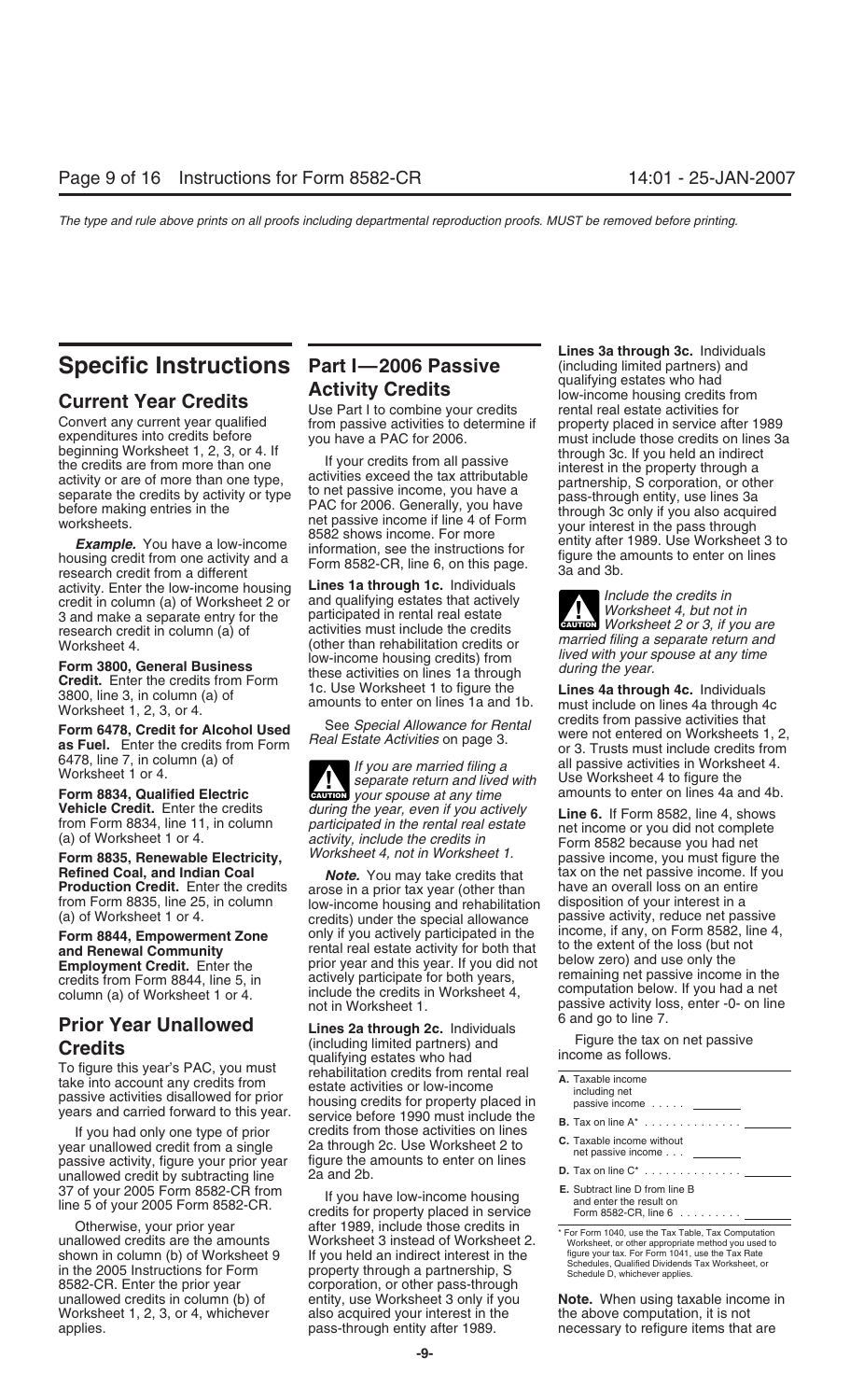**Example 1** and expertise the the special of the term in the special of the special of the special of the special of the special of the special of the special of the special of the special of the special of the special of

# **Allowance for Rental** line 16 and go to line 17. savings bonds used to pay higher<br> **Real Estate Activities Line 10.** To figure modified adjusted **•** The exclusion of amounts received

**EAUTION** with their spouses at any time *during the year are not eligible to* • Any rental real estate loss allowed Include in modified adjusted gross

based on a percentage of adjusted Use Part II to figure the credit under *Activities That Are Not Passive* gross income.<br>
allowed if you have any credits from *Activities* on page 1),<br>
ental real estate activities in which • Any overall loss from a PTP,

**With Active Participation** gross income, combine all the under an employer's adoption<br> **With Active Participation** amounts used to figure adjusted assistance program,<br>
Married persons filing account:<br>
separate returns wh

to real estate professionals (defined

- 
- 

Lines 1a and 1b. Use Worksheet 1 to figure the amounts to enter on lines 1a and 1b. Use line 1a for credits from rental real estate activities with active participation for the current year and line 1b for prior year unallowed credits from rental real estate activities with active participation in both the prior year in which the credit arose and the current year. See *Special Allowance for Rental Real Estate Activities* on page 3 for a definition of active participation.

After you complete the worksheet below, enter the totals of columns (a) and (b) on the corresponding lines of Form 8582-CR and then complete line 1c.

**Note.** Rehabilitation credits from rental real estate activities and low-income housing credits must be entered in Worksheet 2 or 3, whichever applies, even if you actively participated in the activity.

# **Worksheet 1 for Lines 1a and 1b** (keep for your records)

| WOI RSHEEL I TOI LIHES THE HIGH TO                      |                                   |                                       |                                               | ( <i>veeh</i> in <i>loom</i> lecolor) |  |
|---------------------------------------------------------|-----------------------------------|---------------------------------------|-----------------------------------------------|---------------------------------------|--|
| <b>Name of Activity</b>                                 | <b>From</b>                       | <b>Current Year</b><br><b>Credits</b> | <b>Prior Year</b><br><b>Unallowed Credits</b> | <b>Total Credits</b>                  |  |
|                                                         | <b>Form</b><br>(a) Credit line 1a |                                       | (b) Credit line 1b                            | (c) Add cols. (a) and (b)             |  |
|                                                         |                                   |                                       |                                               |                                       |  |
|                                                         |                                   |                                       |                                               |                                       |  |
|                                                         |                                   |                                       |                                               |                                       |  |
|                                                         |                                   |                                       |                                               |                                       |  |
|                                                         |                                   |                                       |                                               |                                       |  |
| <b>Totals.</b> Enter on lines 1a and 1b of Form 8582-CR |                                   |                                       |                                               |                                       |  |

Lines 2a and 2b. Use Worksheet 2 to figure the amounts to enter on lines 2a and 2b. Use line 2a for rehabilitation credits and low-income housing credits from rental real estate activities for the current year and line 2b for prior year unallowed credits from those activities. However, use Worksheet 3 instead of Worksheet 2 if you have any low-income housing credits for property placed in service after 1989. If you held an indirect interest in the property through a partnership, S corporation, or other pass-through entity, use Worksheet 3 only if you also acquired your interest in the pass-through entity after 1989. Use this worksheet if you do not meet both requirements.

After you complete the worksheet below, enter the totals of columns (a) and (b) on the corresponding lines of Form 8582-CR and then complete line 2c.

# **Worksheet 2 for Lines 2a and 2b**

| (keep for your records) |  |
|-------------------------|--|
|-------------------------|--|

| <b>Name of Activity</b>                                 | <b>Credits</b><br><b>From</b><br><b>Form</b><br>(a) Credit line 2a | <b>Current Year</b> | <b>Prior Year</b><br><b>Unallowed Credits</b> | <b>Total Credits</b> |  |
|---------------------------------------------------------|--------------------------------------------------------------------|---------------------|-----------------------------------------------|----------------------|--|
|                                                         |                                                                    | (b) Credit line 2b  | (c) Add cols. (a) and (b)                     |                      |  |
|                                                         |                                                                    |                     |                                               |                      |  |
|                                                         |                                                                    |                     |                                               |                      |  |
|                                                         |                                                                    |                     |                                               |                      |  |
|                                                         |                                                                    |                     |                                               |                      |  |
|                                                         |                                                                    |                     |                                               |                      |  |
| <b>Totals.</b> Enter on lines 2a and 2b of Form 8582-CR |                                                                    |                     |                                               |                      |  |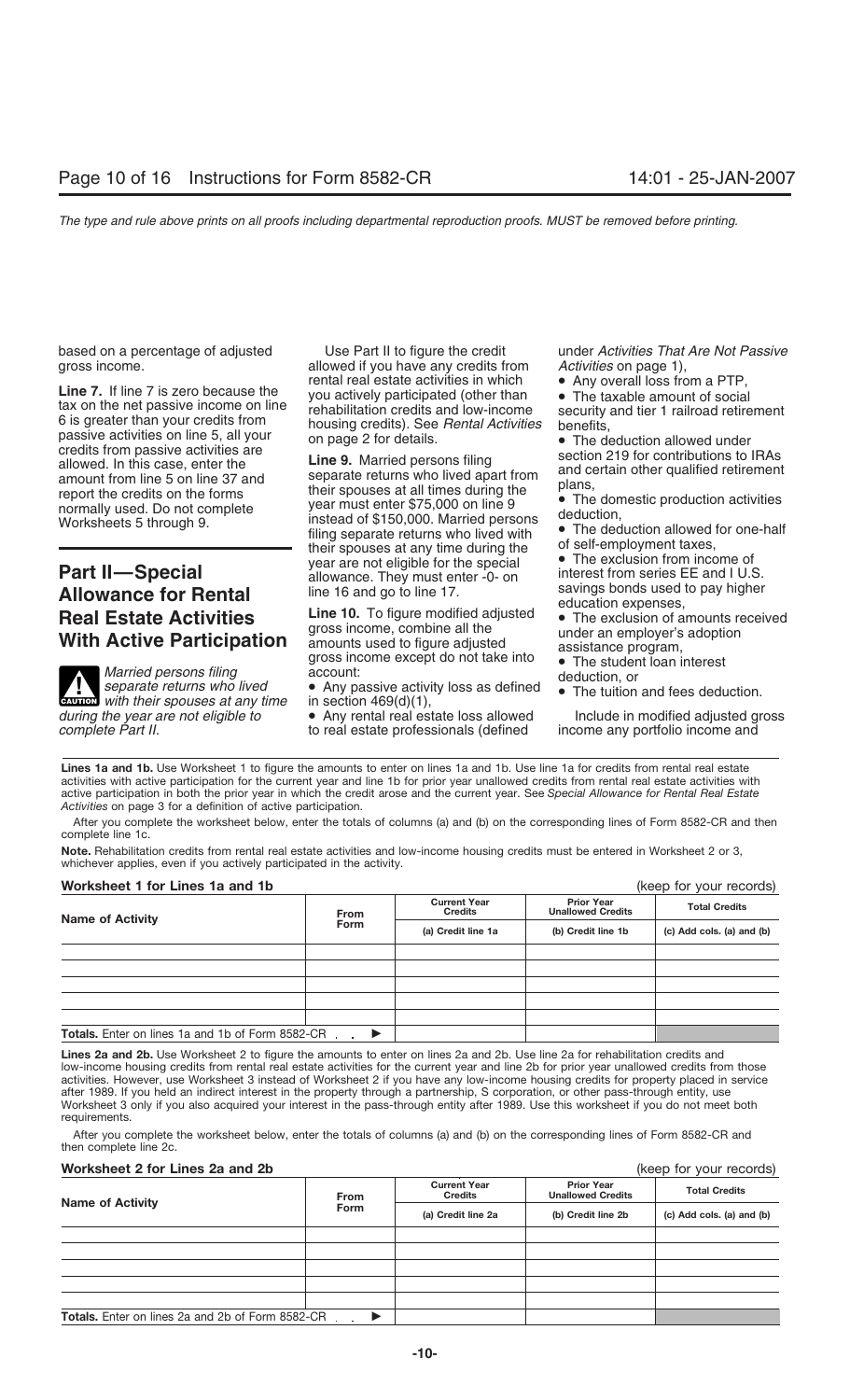include any income that is treated as filing a separate return and you and **nonpassive income, such as overall** your spouse lived apart at all times an activity or item of property subject separate returns who lived with their to the recharacterization of passive spouses at any time during the year income rules. For information on are not eligible for the special recharacterization of income, see allowance. They must enter -0- on section 1.469-2T(f).

When figuring modified adjusted<br>gross income, any overall loss from gross income, any overall loss from the Tax Table, Tax Computation<br>
an entire disposition of an interest in Worksheet, or other appropriate method you used to<br>
a passive activity is taken into a passive activity is taken into account as a nonpassive loss if you<br>account as a nonpassive loss if you Schedule D, whichever applies.<br>
Schedule D, whichever applies.<br>
Schedule D, whichever applies.<br> **Schedule D, whichever applies.**<br> **Schedule D, whichever applies.**<br> **Note.** When using tax and losses from all other passive activities the above computation, it is not the above computation, it is not the above computation, it is not the above computation, it is not the above computation, it is not the above comput (that is, Form 8582, line 4 is a loss or necessary to refigure items that are necessary to refigure items that are  $\frac{1}{2}$  are necessary to refigure items that are  $\frac{1}{2}$  and  $\frac{1}{2}$  are necessary to refigure items zero). If you do have net passive based on a percentage of a percentage of a percentage of a percentage of a p<br>based on a percentage of a percentage of a percentage of a percentage of a percentage of a percentage of a per income when you combine the net losses and net income from all other passive activities, the overall loss from the disposition is taken into account as a nonpassive loss only to the extent that it exceeds that net passive income.

expenses that are clearly and directly **Line 12.** Do not enter more than **Line 15.** Figure the tax attributable to allocable to portfolio income. Also \$12,500 on line 12 if you are married the amount on line 14 as follows. gain from a PTP and net income from during the year. Married persons filing spouses at any time during the year Pub. 925 or Temporary Regulations line 16 and go to line 17.

| <b>A.</b> Taxable income                             |  |
|------------------------------------------------------|--|
| <b>B.</b> Tax on line $A^*$                          |  |
| <b>C.</b> Enter amount from Form<br>8582-CR, line 14 |  |
| <b>D.</b> Subtract line C from line A                |  |
| $\mathsf{F}$ Tay on line $\mathsf{D}^*$              |  |

| <b>F.</b> Subtract line E from line B            |  |
|--------------------------------------------------|--|
| and enter the result on<br>Form 8582-CR, line 15 |  |

**Note.** When using taxable income in the above computation, it is not

Lines 3a and 3b. Use Worksheet 3 to figure the amounts to enter on lines 3a and 3b for low-income housing credits for property placed in service after 1989. If you held an indirect interest in the property through a partnership, S corporation, or other pass-through entity, use Worksheet 3 only if you also acquired your interest in the pass-through entity after 1989. Use line 3a for the current year credits and line 3b for prior year unallowed credits for those activities.

After you complete the worksheet below, enter the totals of columns (a) and (b) on the corresponding lines of Form 8582-CR and then complete line 3c.

# **Worksheet 3 for Lines 3a and 3b**

Totals. Enter on lines 3a and 3b of Form 8582-CR . ▶ (keep for your records) **Prior Year Unallowed Credits Current Year Credits Credits Credits Credits Credit College in the Credit Credit Credit in the Credit of Credit Credits Credit Integral Credit Integral Credit Integral Credit line 3b (c)** Add cols. (a) and (b)

**Lines 4a and 4b.** Use Worksheet 4 to figure the amounts to enter on lines 4a and 4b. Use line 4a for all other passive activity credits for the current year and line 4b for prior year unallowed credits from those activities.

After you complete the worksheet below, enter the totals of columns (a) and (b) on the corresponding lines of Form 8582-CR and then complete line 4c.

# **Worksheet 4 for Lines 4a and 4b** (keep for your records)

| <b>Name of Activity</b>                                 | <b>From</b> | <b>Current Year</b><br><b>Credits</b> | <b>Prior Year</b><br><b>Unallowed Credits</b> | <b>Total Credits</b>      |  |
|---------------------------------------------------------|-------------|---------------------------------------|-----------------------------------------------|---------------------------|--|
|                                                         | <b>Form</b> | (a) Credit line 4a                    | (b) Credit line 4b                            | (c) Add cols. (a) and (b) |  |
|                                                         |             |                                       |                                               |                           |  |
|                                                         |             |                                       |                                               |                           |  |
|                                                         |             |                                       |                                               |                           |  |
|                                                         |             |                                       |                                               |                           |  |
|                                                         |             |                                       |                                               |                           |  |
| <b>Totals.</b> Enter on lines 4a and 4b of Form 8582-CR |             |                                       |                                               |                           |  |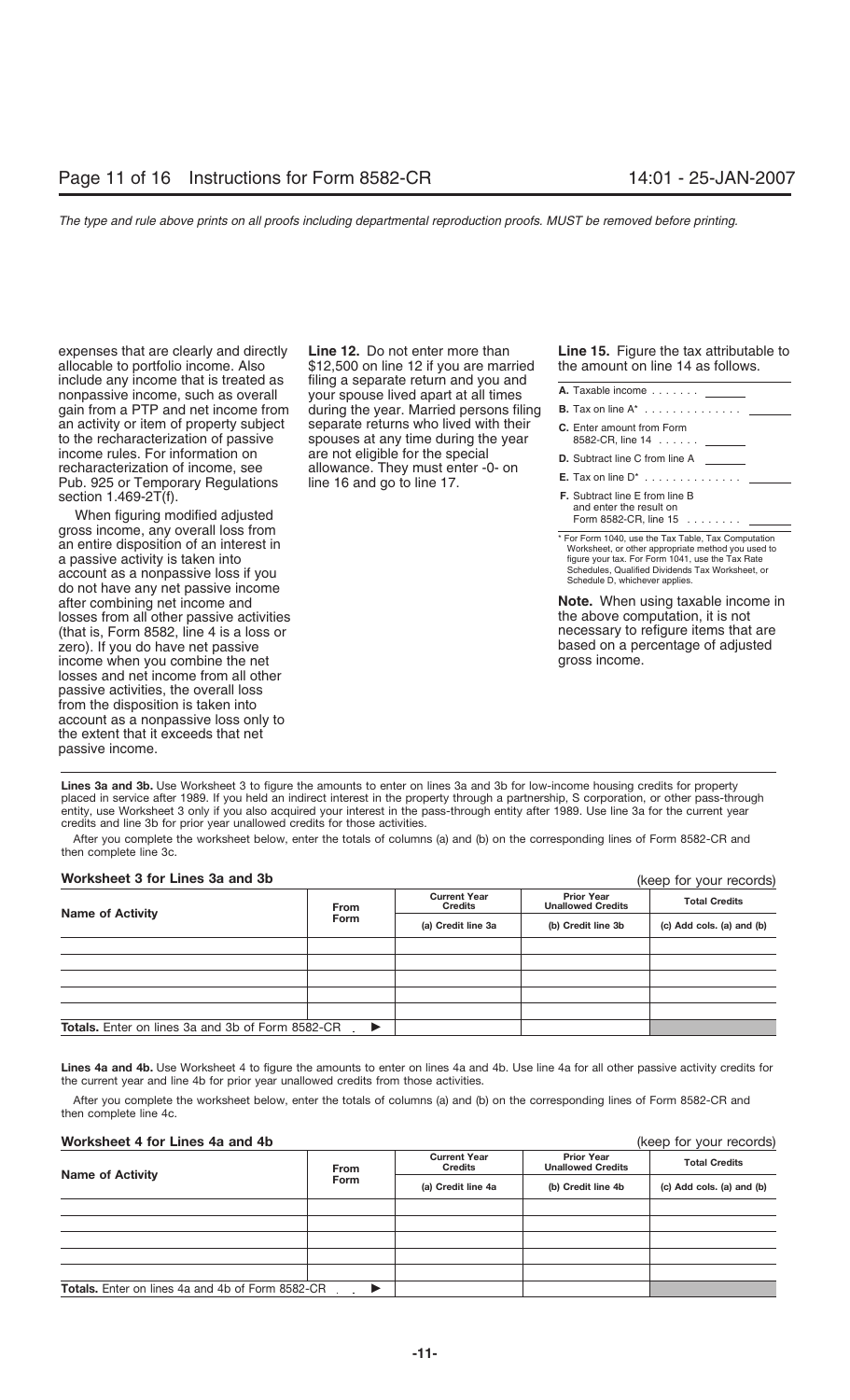**Part III—Special** Worksheet, or other appropriate method you used to worksheet, or other appropriate method you used to worksheet, or other appropriate method you used to the Tax Rate or Form 1041, use the Tax Rate figure **Allowance for Schedules**, Qualified Dividends Tax Worksheet, or Schedules, Qualified Dividends Tax Worksheet, or Schedules, Qualified Dividends Tax Worksheet, or **Rehabilitation Credits**<br> **From Rental Real Estate**<br> **Activities and** the above computation, it is not<br> **Activities and** based on a percentage of adjusted based on a percentage of adjusted **Activities and** based on a percentage of adjusted **the example income items** that are **Low-Income Housing** gross income.<br>**Low-Income Housing** gross income. **Credits for Property Placed in Service Before Part IV—Special Pass-Through Interests** LOW-Income Housing Credit Allowed<br>Acquired Before 1990) Credits for Property Use Part V to figure the PAC (as

 $\epsilon$  *separate returns who lived* **line 37.** If you have only one type of **CAUTION** *with their spouses at any time* **Line 37.** If you have only one type of **CAUTION** *with their spouses at any time* 

separate returns who lived apart from<br>their spouses at all times during the **Line 35.** Figure the tax attributable to<br>year must enter \$125,000 on line 21, the remaining special allowance as eredit and the activity to which

Skip lines 21 through 26 if you **A.** Taxable income ........... \_\_\_\_\_\_\_\_\_ it becomes allowable in a future year.<br>
completed Part II of this form and completed Part II of this form and<br>your modified adjusted gross income<br>on line 10 was \$100,000 or less c. Enter \$25,000<br>(\$50,000 or less if married filing eparate return filing separate return Fax Return Factor of Line 10 (\$50,000 or less if married lilling<br>separately and you lived apart from and you and your **Form 3800.** Enter on Form 3800, line<br>your spouse for the entire year). The spouse lived apart at the set of the total passive activi your spouse for the entire year). Spouse lived apart at the spouse lived apart at the spouse lived apart at the spouse lived apart at the spouse lives of the spouse lives all times during the spouse business credit allowed Instead, enter the amount from line all times during the business credit allowed.<br>15 on line 27.<br>**Instead, Denot optom the party of the party of the party of the U.** Enter amount, if **Comm 6478.** Enter on Form 6478, line

**Line 24.** Do not enter more than  $$12,500$  on line 24 if you are married  $$12,500$  on line 24 if you are married  $$12,500$  on line 24 if you are married  $$12,500$  on line 24 if you are married  $$12,500$  on line 24 if you filling a separate return and lived apart  $\epsilon$ . Enter the amount,<br>from your spouse for the entire year. if any, from Form<br> $\epsilon$  is a separate for the entire year.  $\epsilon$  as  $\epsilon$  and  $\epsilon$  and  $\epsilon$  and  $\epsilon$  as  $\epsilon$  and  $\epsilon$  an

**G.** Subtract line F from line A . . . **A.** Taxable income ....... **Form 8835.** Enter on Form 8835, line **H.** Tax on line G\* ............... **B.** Tax on line A\* ............... 27, the passive activity renewable **C.** Enter amount from Form **I.** Subtract line H from line B ....... electricity, refined coal, and Indian **C.** Base-CR. line 26...... 8582-CR, line 26 ....... **J.** Add lines 16 and 30 of coal production credit allowed. **D.** Subtract line C from line A \_\_ **K.** Tax attributable to the remaining **Form 8844.** Enter on Form 8844, line special allowance. Subtract line J<br>**F.** Subtract line E from line B and enter **F.** Subtract line J 7, the passive activity empowerment from line

\*For Form 1040, use the Tax Table, Tax Computation \*For Form 1040, use the Tax Table, Tax Computation

# **Acquired Before 1990)** Creatis for Property Use Part V to figure the PAC (as<br>Placed in Service After determined in Part I) that is allowed<br>Married persons filing 1989

during the year are not eligible to<br>complete Part III. empigment of the separate returns who lived allowed for the year. Enter this<br>with their spouses at any time amount on the form where it is

credits or low-income housing credit<br>for property placed in service before<br>1990. Also use this part if your<br>
lowed if you have any low-income<br>
low-income<br>
lowed if you have any low-income<br>
partnership, S corporation, or ot

- 
- 
- 
- 
- 
- 
- 
- 
- 
- 

# **1990 (or From Allowance for Part V—Passive Activity**

Use Part III to figure the credit *during the year are not eligible to* normally reported. See *Reporting*<br>allowed if you have any rehabilitation *complete Part IV. Allowed Credits on Your Tax Return*<br>below. Your unallow

8582, line 14 ...... **Form 8834.** Enter on Form 8834, line **Line 27.** Figure the tax attributable to 13, the passive activity qualified **F.** Subtract lines D and E the amount on line 26 as follows. electric vehicle credit allowed. from line C ............

**F.** Subtract line E from line B and enter from line I. Enter the result on zone and renewal community the result on Form 8582-CR, line 27 Form 8582-CR, line 35 .......... employment credit allowed.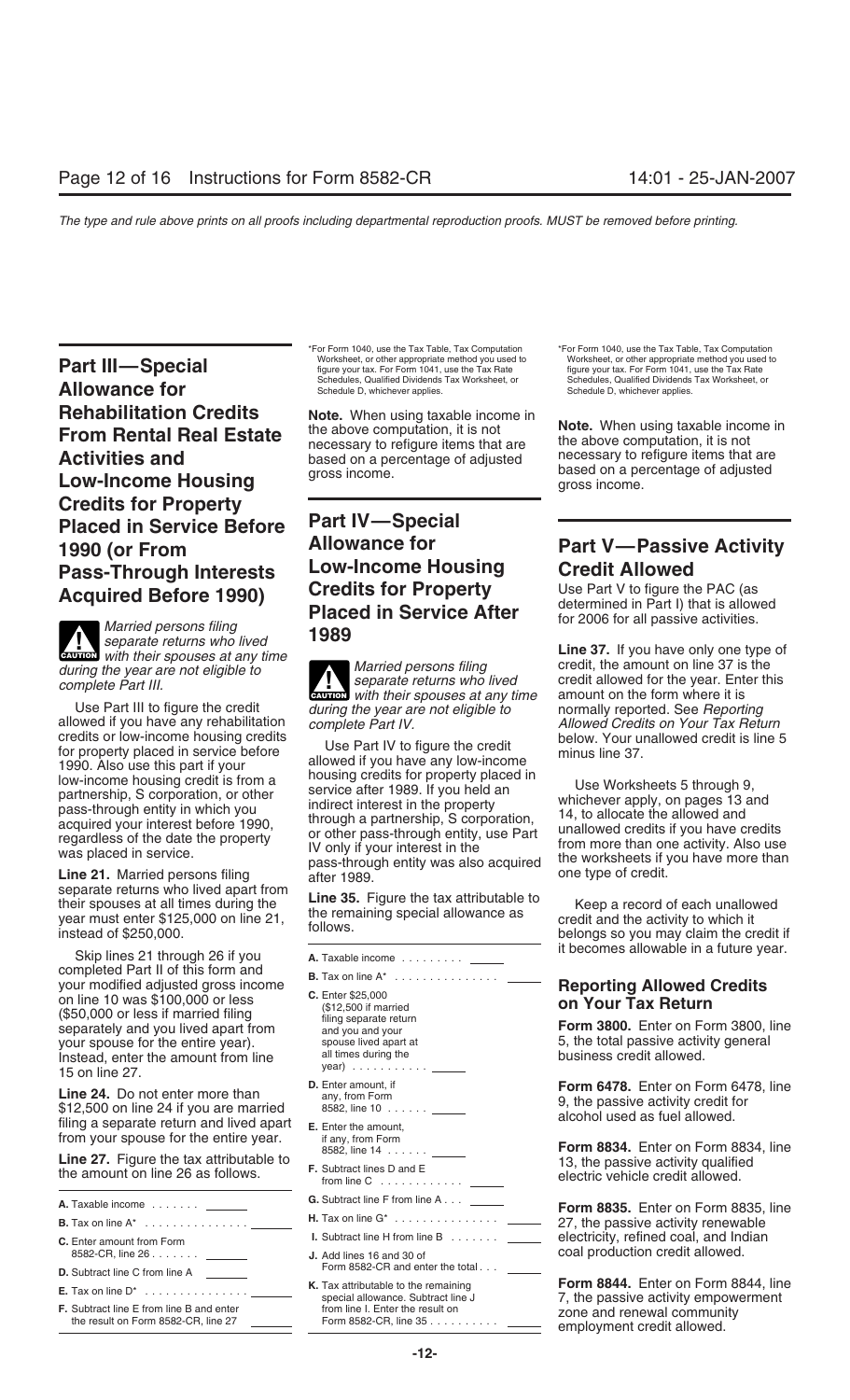# **Instructions for Worksheet 5**

Complete Worksheet 5 if you have an amount on Form 8582-CR, line 1c and you have credits from more than one activity.

**Column (a).** Enter the credits from Worksheet 1, column (c), in column (a) of this worksheet.

**Column (b).** Divide each of the credits shown in column (a) by the total of the credits in column (a) and enter the ratio for each of the activities in column (b). The total of all the ratios must equal 1.00.

**Column (c).** Multiply Form 8582-CR, line 16 by the ratios in column (b) and enter the result in column (c). If the total of this column is the same as the total of column (a), all credits for the activities in column (a) of this worksheet are allowed. Report them on the forms normally used, and complete Worksheet 6 if you have credits shown in Worksheet 2. Also complete Worksheet 7 or 8 if you have credits shown in Worksheet 3 or 4. If the total of column (a) is more than the total of column (c), complete column (d).

**Column (d).** Subtract column (c) from column (a) and enter the result in this column. Also enter the name of each activity and the form the credit is reported on in Worksheet 8 and enter the amount from column (d) of this worksheet in column (a) of Worksheet 8. Also complete Worksheet 6 or 7 if you have credits on Form 8582-CR, line 2c or 3c.

# **Worksheet 5 for Credits on Line 1a or 1b** (keep for your records)

| <b>Name of Activity</b>                                                          | Form To Be<br>Reported on | (a) Credits | (b) Ratios | (c) Special<br>Allowance | (d) Subtract<br>column (c) from<br>column (a) |
|----------------------------------------------------------------------------------|---------------------------|-------------|------------|--------------------------|-----------------------------------------------|
|                                                                                  |                           |             |            |                          |                                               |
|                                                                                  |                           |             |            |                          |                                               |
|                                                                                  |                           |             |            |                          |                                               |
|                                                                                  |                           |             |            |                          |                                               |
|                                                                                  |                           |             |            |                          |                                               |
| <b>Totals</b><br>and a series of the contract of the contract of the contract of |                           |             | 1.00       |                          |                                               |

# **Instructions for Worksheet 6**

Complete Worksheet 6 if you have an amount on Form 8582-CR, line 2c and you have credits from more than one activity.

**Column (a).** Enter the credits from Worksheet 2, column (c), in column (a) of this worksheet.

**Column (b).** Divide each of the credits shown in column (a) by the total of the credits in column (a) and enter the ratio for each of the activities in column (b). The total of all the ratios must equal 1.00.

**Column (c).** Multiply Form 8582-CR, line 30 by the ratios in column (b) and enter the result in column (c). If the total of this column is the same as the total of column (a), all credits for the activities in column (a) of this worksheet are allowed. Report them on the forms normally used, and complete Worksheet 7 or 8 if you have credits shown in Worksheet 3 or 4 or amounts in column (d) of Worksheet 5. If the total of column (a) is more than the total of column (c), complete column (d).

**Column (d).** Subtract column (c) from column (a) and enter the result in this column. Also enter the name of each activity and the form the credit is reported on in Worksheet 8 and enter the amount from column (d) of this worksheet in column (a) of Worksheet 8.

# **Worksheet 6 for Credits on Line 2a or 2b** (keep for your records)

| worksheet o for Greatts on Line za or zb<br>(Keep for your records) |                           |             |            |                                 |                                               |
|---------------------------------------------------------------------|---------------------------|-------------|------------|---------------------------------|-----------------------------------------------|
| <b>Name of Activity</b>                                             | Form To Be<br>Reported on | (a) Credits | (b) Ratios | (c) Special<br><b>Allowance</b> | (d) Subtract<br>column (c) from<br>column (a) |
|                                                                     |                           |             |            |                                 |                                               |
|                                                                     |                           |             |            |                                 |                                               |
|                                                                     |                           |             |            |                                 |                                               |
|                                                                     |                           |             |            |                                 |                                               |
|                                                                     |                           |             |            |                                 |                                               |
| <b>Totals</b>                                                       | $\sim$ $\sim$             |             | 1.00       |                                 |                                               |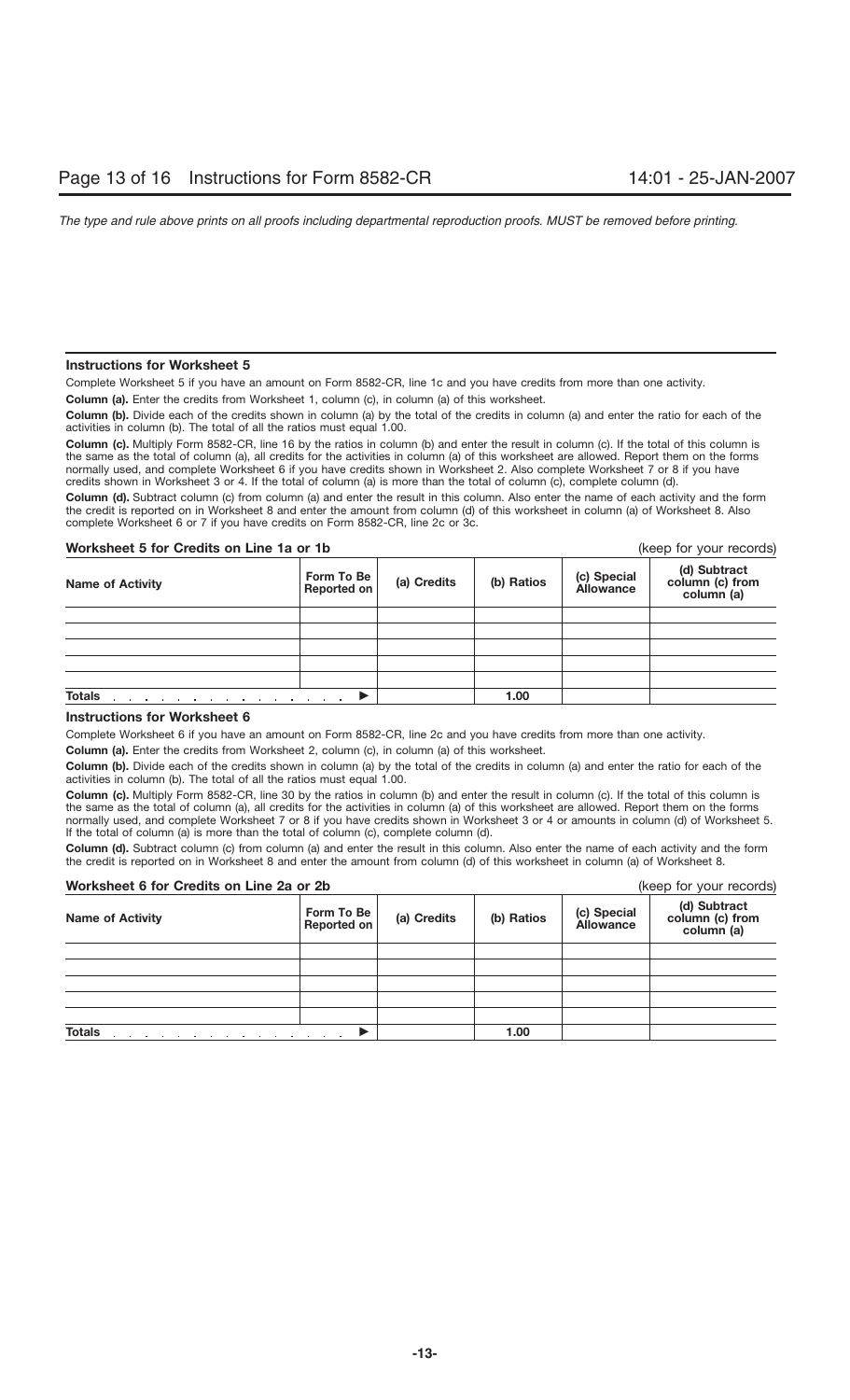# **Instructions for Worksheet 7**

Complete Worksheet 7 if you have credits on Form 8582-CR, line 3c and you have credits from more than one activity.

**Column (a).** Enter the credits from Worksheet 3, column (c), in column (a) of this worksheet.

**Column (b).** Divide each of the credits shown in column (a) by the total of the credits in column (a) and enter the ratio for each of the activities in column (b). The total of all the ratios must equal 1.00.

**Column (c).** Multiply Form 8582-CR, line 36 by the ratios in column (b) and enter the result in column (c). If the total of this column is the same as the total of column (a), all credits for the activities in column (a) of this worksheet are allowed. Report them on the forms normally used, and complete Worksheet 8 if you have credits shown in Worksheet 4 or amounts in column (d) of Worksheet 5 or 6. If the total of column (a) is more than the total of column (c), complete column (d).

**Column (d).** Subtract column (c) from column (a) and enter the result in this column. Also enter the name of each activity and the form the credit is reported on in Worksheet 8 and enter the amount from column (d) of this worksheet in column (a) of Worksheet 8.

| (keep for your records)<br>Worksheet 7 for Credits on Line 3a or 3b |                           |             |            |                                 |                                               |
|---------------------------------------------------------------------|---------------------------|-------------|------------|---------------------------------|-----------------------------------------------|
| <b>Name of Activity</b>                                             | Form To Be<br>Reported on | (a) Credits | (b) Ratios | (c) Special<br><b>Allowance</b> | (d) Subtract<br>column (c) from<br>column (a) |
|                                                                     |                           |             |            |                                 |                                               |
|                                                                     |                           |             |            |                                 |                                               |
|                                                                     |                           |             |            |                                 |                                               |
|                                                                     |                           |             |            |                                 |                                               |
|                                                                     |                           |             |            |                                 |                                               |
| <b>Totals</b>                                                       |                           | 1.00        |            |                                 |                                               |

# **Instructions for Worksheet 8**

Complete Worksheet 8 if you have credits on Form 8582-CR, line 4c from more than one activity or reported on different forms or you have amounts in column (d) of Worksheets 5, 6, or 7.

**Column (a).** Enter the amounts, if any, from column (c) of Worksheet 4 and column (d) of Worksheets 5, 6, and 7.

**Column (b).** Divide each of the credits in column (a) by the total of all the credits in column (a) and enter the ratio for each of the activities in column (b). The total of all the ratios must equal 1.00.

**Column (c).** Complete the following computation:

**A.** Enter Form 8582-CR, line 5 سافا والمنافر والمنافر والمنافر والمنافرة **B.** Enter Form 8582-CR, line 37 (a)  $\therefore$  (b) (b) (c) (c) (c) (c) (c) (c)

**C.** Subtract line B from line A Multiply line C by the ratios in column (b) and enter the results in column (c). Complete Worksheet 9 to determine the credits allowed for 2006.

# **Worksheet 8—Allocation of Unallowed Credits** (keep for your records)

| <b>THE DESIGNATION OF STREET SECTION</b>                                                                                         | $(100)$ ior your rooordo)        |             |            |                       |
|----------------------------------------------------------------------------------------------------------------------------------|----------------------------------|-------------|------------|-----------------------|
| <b>Name of Activity</b>                                                                                                          | Form To Be<br><b>Reported on</b> | (a) Credits | (b) Ratios | (c) Unallowed Credits |
|                                                                                                                                  |                                  |             |            |                       |
|                                                                                                                                  |                                  |             |            |                       |
|                                                                                                                                  |                                  |             |            |                       |
|                                                                                                                                  |                                  |             |            |                       |
|                                                                                                                                  |                                  |             |            |                       |
| <b>Totals</b><br>the contract of the contract of the contract of the contract of the contract of the contract of the contract of |                                  |             | 1.00       |                       |

# **Instructions for Worksheet 9**

**Column (a).** Enter all the activities shown in Worksheet 8. The credits entered in column (a) of this worksheet are the credits shown in column (c) of Worksheets 1, 2, 3, and 4 for the activities listed in Worksheet 8.

**Column (b).** Enter the amounts from column (c) of Worksheet 8 in this column. These are your unallowed credits for 2006. **Column (c).** Subtract column (b) from column (a). These are the allowed credits for 2006. Report the amounts in this column on the forms normally used. See *Reporting Allowed Credits on Your Tax Return* on page 12.

# **Worksheet 9—Allowed Credits** (keep for your records)

| <u>WULKSILEEL 3 HAILUWEU ULEUILS</u>                             | IVEEN IN YOUI IECNIUSI                   |  |                       |                     |  |
|------------------------------------------------------------------|------------------------------------------|--|-----------------------|---------------------|--|
| <b>Name of Activity</b>                                          | Form To Be<br>(a) Credits<br>Reported on |  | (b) Unallowed Credits | (c) Allowed Credits |  |
|                                                                  |                                          |  |                       |                     |  |
|                                                                  |                                          |  |                       |                     |  |
|                                                                  |                                          |  |                       |                     |  |
|                                                                  |                                          |  |                       |                     |  |
|                                                                  |                                          |  |                       |                     |  |
| <b>Totals</b><br>the contract of the contract of the contract of |                                          |  |                       |                     |  |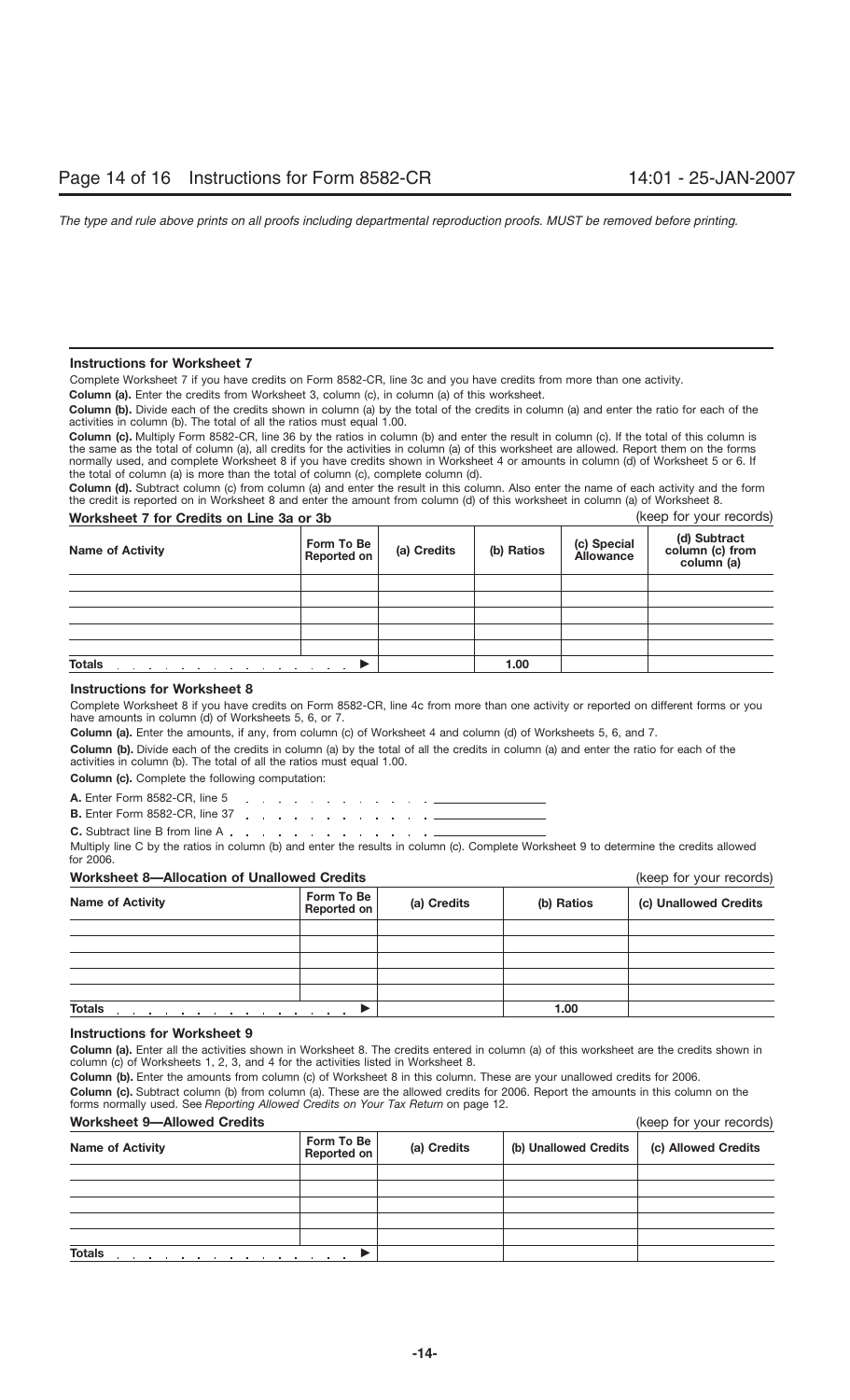persons, such as brokers or dealers, passive income may be anowed<br>who are making a market in the under one or more steps below. you also acquired your interest after<br>interest after complete Steps 3 through 5 only if 1989 t

secondary market exists if there is no secondary rehabilitation credits from rental real<br>identifiable market maker, but holders setate activities from PTPs through a public means of obtaining<br>or providing information on offers to<br>buy, sell, or exchange interests.<br>Similarly, the substantial equivalent of<br>Similarly, the substantial equivalent of<br>service).<br>A sequence rehabilitat

A credit from a passive activity held<br>
the date placed in service) to the<br>
extent of the tax attributable to net extent of the tax which was figured in<br>
extent of the tax attributable to net extent of the tax in studium o

**Evaluat** Form 8582-CR. Instead, use attributable to the special allowance **Step 10.** Figure the allowed and the following steps to figure the  $\blacksquare$  available for the credits in Step 3.  $\blacksquare$  unallowed credits from each *allowed and unallowed credits from* **Step 5.** Rehabilitation credits from Report the allowed credits on the

An established securities market **Step 1.** Figure the tax attributable to credits from Step 3 or the amount<br>An established securities market net passive income from each PTP figured in Step 4. If Step 4 is smaller<br>includes with passive activity credits (including than Step 3, allocate the amount in<br>nrior vear unallowed credits) by Step 4 pro rata to the credits from exchange and any local exchange prior year unallowed credits) by Step 4 pro rata to the registered under the Securities following the steps shown in the each PTP in Step 3. registered under the Securities following the steps shown in the<br>Exchange Act of 1934 or exempted worksheet in the line 6 instructions on Exchange Act of 1934 or exempted worksheet in the line 6 instructions on Complete Steps 6 through 8 only if<br>from registration because of the page 9. Complete a separate tax you have low-income housing credits<br>limited volum

A secondary market generally **Step 2.** Passive activity credits from a fluer 1989 from a PTP in which you each PTP are allowed to the extent of acquired your interest after 1989. The make a market in the interest. An the t interest is treated as readily tradable<br>in excess of the tax attributable to net credits) for property placed in service<br>persons, such as brokers or dealers, persons, such as brokers or dealers,

interest.<br>Complete Steps 3 through 5 only if 1989 to the extent of the tax<br>vour passive activity credits (including attributable to net passive income your passive activity credits (including attributable to net passive income<br>nrior year unallowed credits) include from that PTP, which was figured in The substantial equivalent of a prior year unallowed credits) include from that secondary market exists if there is no representation credits from rental real Step 1. identifiable market maker, but holders estate activities from PTPs,<br>of interests have a readily available,<br>regular, and ongoing opportunity to property placed in service before any passive credits that are not from<br>sell or

prospective buyers and sellers have<br>the opportunity to buy, sell, or<br>exchange interests in a timeframe each PTP, low-income housing<br>and with the regularity and continuity<br>that the existence of a market maker<br>would provide. each PTP in which you acquired your the tax figured on line K of that<br>interest before 1990 (regardless of worksheet. The result is the tax<br>A credit from a passive activity held the date placed in service) to the attributab

*Do not enter credits from* 27 of Form 8582-CR as a worksheet. allowed from passive activities of *PTPs on the worksheets or on* The amount on line 27 is the tax PTPs. *PTPs on the worksheets or on* The amount on line 27 is the tax *Form 8582-CR Instead use* attributable to the special allowance **CAUTION FORM CAUTION FORM CAUTION CAUTION FORM FORM CAUTION Form 8582-CR.** Instead, use attributable to the special allowance **Step 10.** Figure the allowed and

**Publicly Traded**<br> **Partnerships (PTPs)**<br>
A PTP is a partnership whose<br>
interests are traded on an established<br>
securities market or are readily<br>
tradable on a secondary market (or<br>
tradable on a secondary market (or<br>
its

limited volume of transactions. It also computation for each PTP with net (including prior year unallowed<br>includes any over-the-counter market. passive income. credits from a FTP in which you<br>A sesender market senselly. St

the tax attributable to net passive **Step 6.** Reduce low-income housing<br>income from the same PTP. Credits credits (including prior year unallowed

rental real estate activities of PTPs, forms normally used. Keep a record